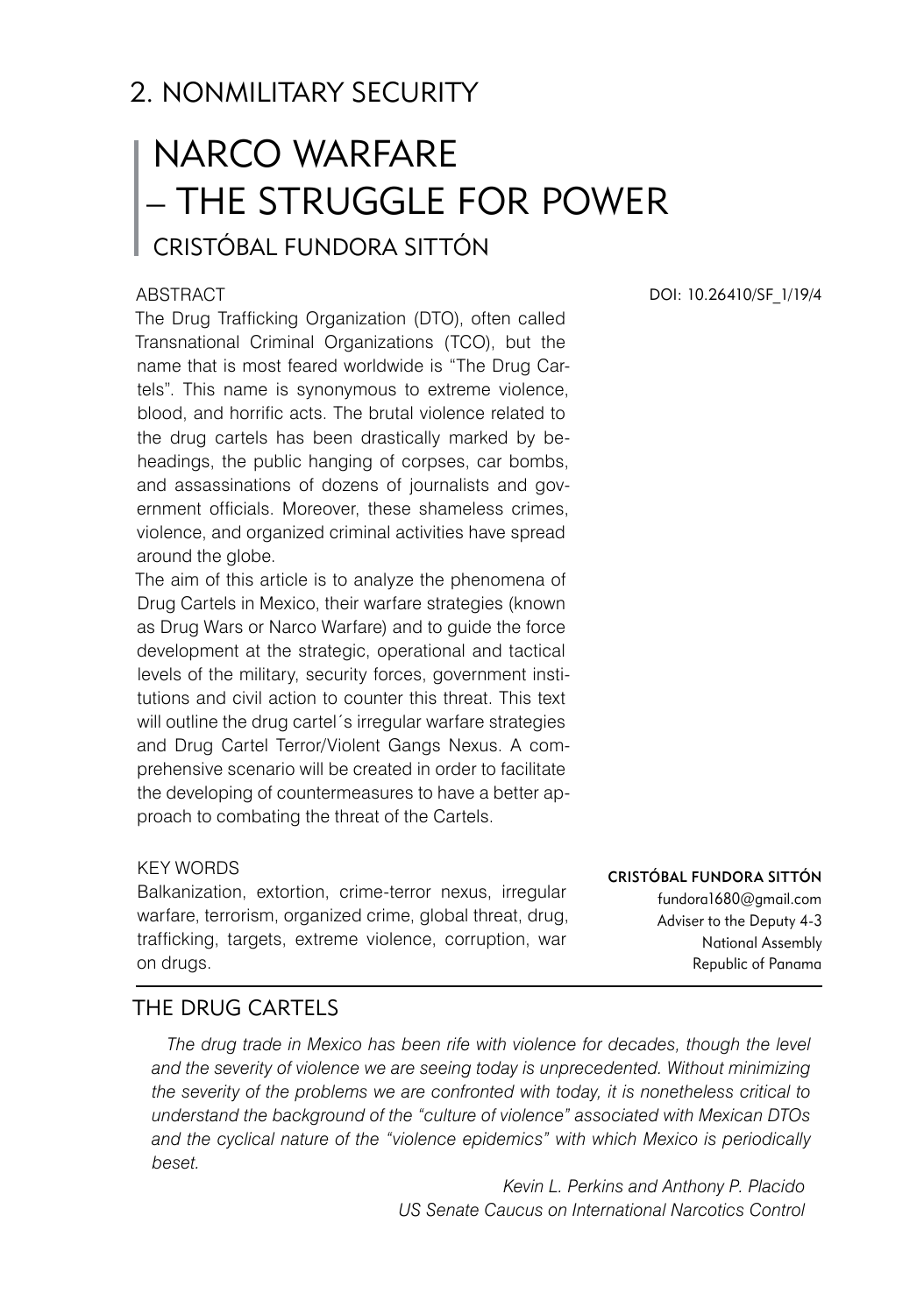# Introduction

In the early 2000s, the unprecedented rise of the Drug Cartels and the excessive violence and attacks within Mexico border was unstoppable.<sup>1</sup> When Municipal (Local) police was unable to reestablish security, it was notorious that the cartels were becoming a great threat and the use of police actions together with the criminal investigation department and the prosecutor office were not going to be enough to deal with these problems. The former President of Mexico, Felipe Calderon, in 2006 launched a full campaign "Operación Michoacán" (Operation Michoacan) and "Operación Baja California" (Operation Baja California). A joint force was created employing the Military and Federal Police in combating the drug cartels and organized crime — criminal organizations that had spread within the border of Mexico, into the United States, reaching the European continent and beyond. The Drug War have begun.

Operación Michoacán – (Michoacan Operation): It is the first stage of the socalled 'War on Drugs'. From 1993 to 2003 there was a marked and almost constant decrease in violence, the victims went down from 1,446 to  $552^2$ , and it stabilized in 2004. It was not until 2005 that there was the outbreak of violence and crime in the state of Michoacán. In August 2005 there were 35 murders, and by August 2006 it went to 144. In just one year, the number of homicides quadrupled.<sup>3</sup>

President Felipe Calderon Hinojosa took the position as President of Mexico on December 1, 2006. On December 4 (same year), in the Forum of Investments and Spanish-Mexican Business Cooperation, President Calderon declared "be certain that my Government is working hard to win the war against crime". On the 7th of December, Operation Michoacán was launched, and on December 11, in a joint statement, the first briefings of the operation were announced. The operation would integrate more than 5,000 units among the army, the navy, security forces (local police, federal police) and the federal investigation agency4 . The joint force was designated to conduct operations in areas under the control of organized crime organizations with the specific tasks of conducting raids. making arrests and establishing checkpoints on primary and secondary roads. Since Operation Michoacán was launched, the tranquility lasted for two years, until the second half of 2009. But in the third quarter of 2009, there was a new wave of violence and assassinations that lasted for one year. Since then, in Michoacán, there has been a slight increase in homicides.

At first, the operation seemed to be successful, many kilograms of marijuana, hundreds of firearms and ammunition, military and police equipment, vehicles, and three yachts were confiscated. After months of directing operations upon organized crime, the joint operation was questioned severely because of human rights violations incurred by specific actions taken by the military among the civilian population of the state of Michoacán<sup>5</sup>.

*Mexico's military, especially the Mexican Army, has been accused of torture and extrajudicial killings in its internal security activities, such as the massacre in July 2014 of some 22 people in Tlatlaya, Mexico, resulting in the arrest* 

 $\overline{1}$  LCDR Michael A. Teixeira, "Examining the Rise in Mexican Drug Cartel Related Violence" US Army Command and General Staff College ATTN: ATZL-SWD-GDFort Leavenworth, KS 66027-2301.

Carlso Nesa Nestares, "żLa Guerra Contra El Narcotráfico Creó La Violencia En México? Septiembre 2017, p. 6.

 Carlso Nesa Nestares, "żLa Guerra Contra El Narcotráfico Creó La Violencia En México? Septiembre 2017, p. 6.

Carlso Nesa Nestares, "żLa Guerra Contra El Narcotráfico Creó La Violencia En México? Septiembre 2017, p. 4.

La Jornada México, D.F. "CNDH : graves abusos de militares en Michoacán".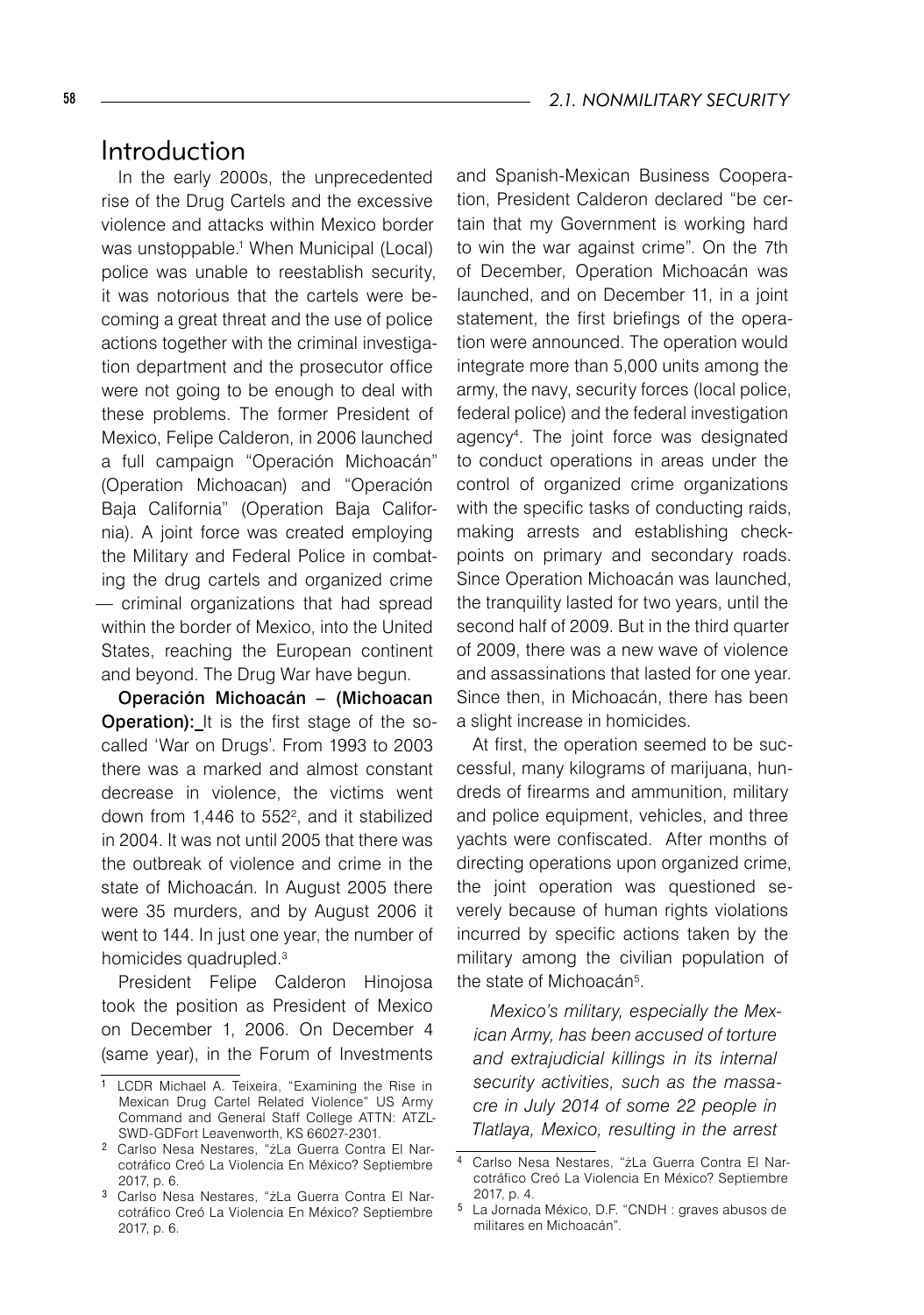*of several soldiers, all of whom were acquitted except one.*

Azam Ahmed, "Citizens' Rights at Risk in a Militarizing Mexico," New York Times, March 17, 2017.

Nowadays, there have been no new reports or concrete information about Operation Michoacán. The government and the operation Commanders have not revealed the results. In the media, you can see a large number of photographs showing inspections, arrests, assets that have been confiscated by the army, but there is no official amount. The media and political leaders demand clear accountability of results achieved so far to measure the effectiveness of the operation<sup>6</sup>.

• Operación Baja California – (Operation Baja California): Operation Baja California (also called Operation Tijuana) was launched on January 3, 2007. The operations are mainly focused on the city of Tijuana, but it also covers the entire state of Baja California. The secretary of the government of Tijuana, Francisco Javier Ramírez Acuńa, along with the Secretaries of Public Security, Navy, Defense and the Attorney General of the Republic, announced in a press conference, the use of all forces of the State to solve the insecurity problems. The actions taken were coordinated conjointly with the government of the State of Baja California and the president of the Republic of Mexico<sup>7</sup>.

This time, to avoid problems of human rights violations such as those that occurred in operation Michoacan, the operation memorandum of understanding (MOU) dictated that the armed forces would dedicate themselves exclusively to air and maritime reconnaissance, as well as integrating joint operations bases with security forces and Public Ministry agents<sup>8</sup>. On the other hand, the security forces (Federal Police and Local Police) would execute interventions, patrol, and incursions in different areas within the cities with a more significant number of criminal activities.

From 2001 to the end of 2006, there was slow and oscillating growth in the number of murders, with September 2006 being the bloodiest since 2000.

- $\circ$  2004 two hundred and ninety-four (294) victims;
- $\circ$  2005 two hundred fifty-six (256) victims;
- $\circ$  2006 three hundred (300) victims<sup>9</sup>.

Since the beginning of Operation Baja California, there has been a considerable decrease in violence and assassinations. In the first period (April-June) there were thirtynine (39) victims, while the second period ended below ten (10) victims, this being the most peaceful time since 1990,<sup>10</sup> and this period of stability lasted for at least a year. But the peace faltered at the beginning of 2008, the murders started and increased drastically. Bodies began to appear on the streets, and by August the violence was practically unstoppable, ending with two hundred and six (206) victims<sup>11</sup>.

The operations did not bring the desired results, and from 2007 to 2012, governmental efforts to counter the drugs trafficking and organized crime were in vain, since the extreme violence and murders continued to intensify in different regions. During this time, the Drug Cartels increased their operations and criminal activities, they were

 Quinto Informe de Lanores en: Secretaría de Seguridad Pública Federal. Consultado el 01-09-2011.

Carlso Nesa Nestares, "żLa Guerra Contra El Narcotráfico Creó La Violencia En México? Septiembre 2017, p. 9.

Carlso Nesa Nestares, "żLa Guerra Contra El Narcotráfico Creó La Violencia En México? Septiembre 2017, p. 10.

<sup>&</sup>lt;sup>9</sup> Instituto Nacional de Geografía y Estadística, Estadísticas de Defunciones, Gobierno de México.

<sup>10</sup> Instituto Nacional de Geografía y Estadística, Estadísticas de Defunciones, Gobierno de México.

<sup>11</sup> Instituto Nacional de Geografía y Estadística, Estadísticas de Defunciones, Gobierno de México.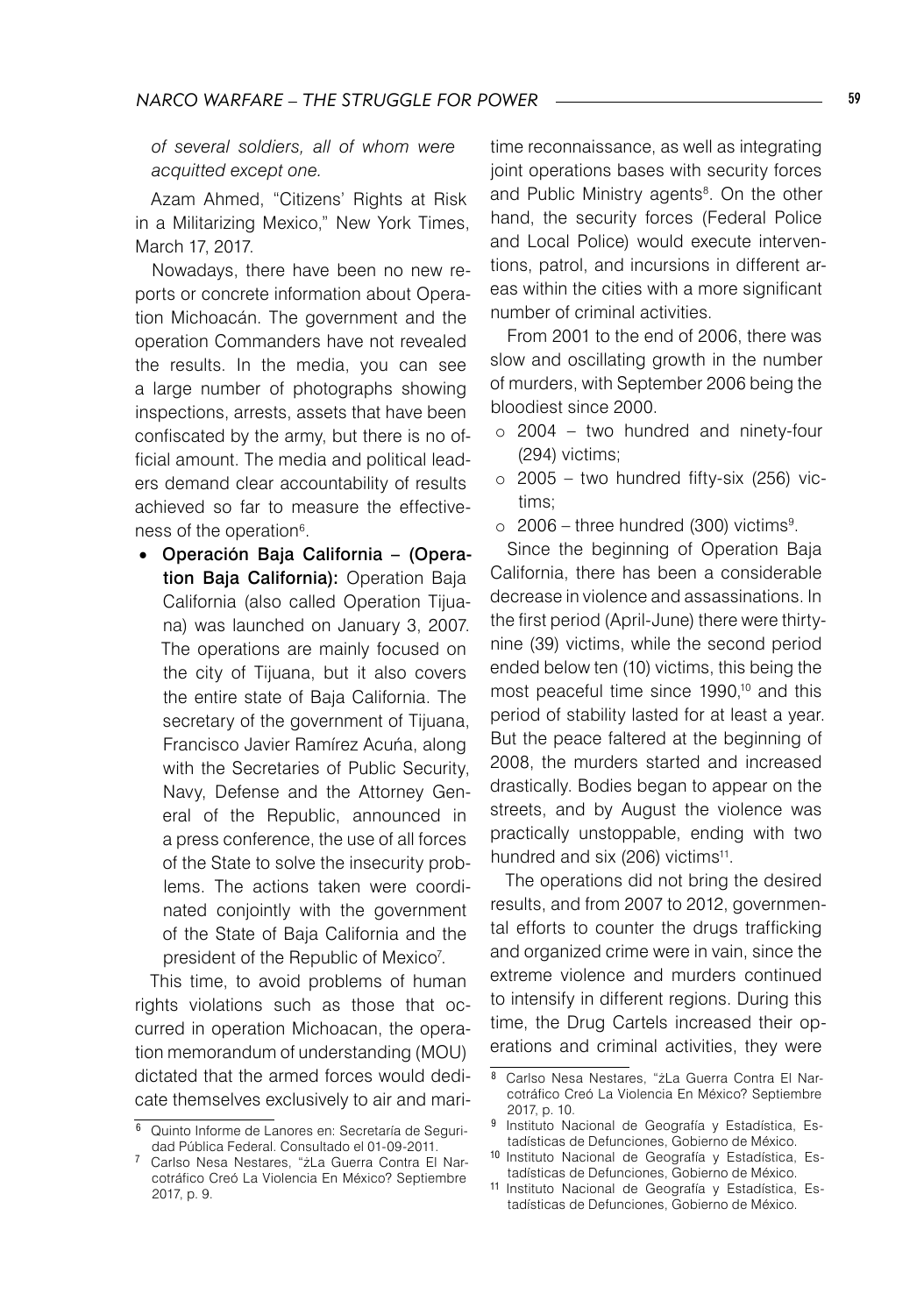not only engaged in the drug trafficking but involved into the smuggling of people, arms trafficking, kidnappings, contract killing, torture and extortion. Each cartel diversified and specialized in one of these criminal activities, and transformed it into its main business, although they are always linked to drug trafficking.

More than a thousand cities in Mexico have suffered the effects of the Drug Wars, as the result of battles between the cartels, against the military and police forces of Mexico and the United States and the international intervention forces. These battles have created a massive displacement of people, incalculable economic losses and thousands of deaths. According to the Fluminense Federal University (UFF), the war on drugs has resulted in around 200,000 brutally violent deaths, where 60% are linked to the Drug Cartels.

# THE "BALKANIZATION"

The "war on drugs" created an unexpected effect, since the first years of the administration of President Calderon, the big criminal organizations, "The Cartels" suffered from "balkanization".<sup>12</sup> They fragmented into nine dominant groups. The DEA (Drug Enforcement Administration) identified the following Drug Cartels as the most dominant ones: Sinaloa, Los Zetas, Tijuana / AFO, Juarez / CFO, Beltran Leyva, Gulf, La Familia Michoacana, Knight Templars and Cartel Jalisco – New Generation. Although, many analysts and security specialists said that in fact the large organizations fragmented reaching a total of 20 criminal organizations<sup>13</sup>. These

nine dominant organizations lead, control and transform the operational environment; they have become a significant challenge by re-shaping strategies, planning and response dynamics of Government, Military and security forces.

• Tijuana/Arellano Felix Organization (AFO) – Tijuana Cartel: One of its founding members, Miguel Angel Felix Gallardo, was a former officer of the Sinaloa Police and is considered one of the founders of modern DTOs<sup>14</sup>. The AFO has historically dominated the drug smuggling routes between Baja California (Mexico) and southern California15. Gallardo together with the "Arellano Felix" family and other DTO leaders (Rafael Caro Quintero, Amado Carrillo Fuentes and Joaquín "El Chapo" Guzmán) and their four sisters created the AFO. But after the arrest of Gallardo for the murder of the DEA Special Agent Enrique "Kiki" Camarena<sup>16</sup> in 1989, the seven remaining members inherited the leadership of the organization<sup>17</sup>.

Since the 90s and early 2000s, the AFO was one of the dominant cartels that controlled in a brutal and bloody way the drug business in Tijuana<sup>18</sup>. The Mexican government and the US took strong and decisive measures against the AFO in the early

<sup>12</sup> Balkanization: is a geopolitical term for the process of fragmentation or division of a region or state into smaller regions or states that are often hostile or uncooperative with one another. Balkanization is a result of foreign policies creating geopolitical fragmentation, as has happened in the namesake Balkan region under the Ottoman Empire and the Austro-Hungarian empire.

<sup>13</sup> June S. Beittel "Mexico: Organized Crime and Drug Trafficking Organizations" Congressional Research Service7-5700, www.crs.gov, R41576

<sup>14</sup> June S. Beittel "Mexico: Organized Crime and Drug Trafficking Organizations" Congressional Research Service7-5700, www.crs.gov, R41576

<sup>15</sup> John Bailey, "Drug Trafficking Organizations and Democratic Governance," in The Politics of Crime in Mexico: Democratic Governance in a Security Trap (Boulder: FirstForum Press, 2014), p. 121. For an explanation of a tollgate cartel or DTO, see Table 1.

<sup>16</sup> Special Agent Camarena was an undercover Drug Enforcement Administration (DEA) agent working in Mexico who was kidnapped, tortured, and killed in 1985. The Guadalajara-based Felix Gallardo network broke up in the wake of the investigation of its role in the murder.

<sup>17</sup> June S. Beittel "Mexico: Organized Crime and Drug Trafficking Organizations" Congressional Research Service7-5700, www.crs.gov, R41576

<sup>18</sup> Mark Stevenson, "Mexico Arrests Suspected Drug Trafficker Named in US Indictment," Associated Press, October 24, 2013.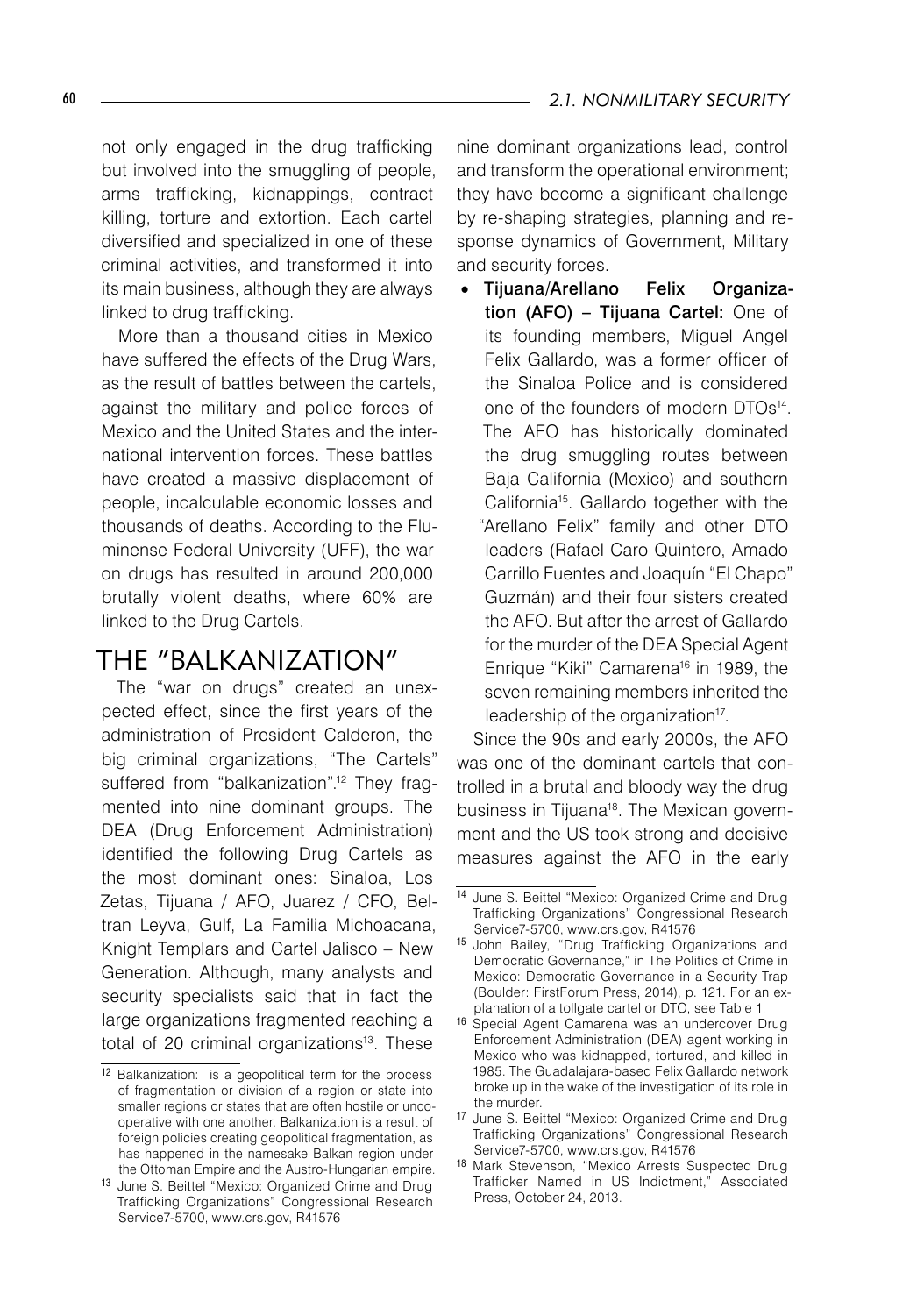years of the 2000s ending with the arrests and murders of the five brothers involved in drug trafficking at the end of 2008. That same year, the AFO was divided into two factions, one faction allied with the Sinaloa Cartel, and the other tried to seize control of the Tijuana / Baja California – San Diego / California Plaza, a space left by the previous arrests of the AFO's key leaders<sup>19</sup>. When these two factions fought for control of the trafficking routes, Tijuana became one of the most violent and deadliest cities in Mexico.

• Sinaloa Cartel: is listed as the oldest and most established Cartel in Mexico and is formed by several organizations (it has a centralized structure)<sup>20</sup>. According to the statistics, for the year 2012, the cartel already controlled 40%-60% of the drug traffic in the country, reaching a tremendous annual profit estimated at around \$ 3 billion.<sup>21</sup> The Sinaloa Cartel controls crime in at least five states of Mexico: Baja California; Sonora and the so-called "Golden Triangle" of Sinaloa, Durango, and Chihuahua. But its operations are not limited within the borders of Mexico; The DEA reported that the Cartel's dominion extends from the west coast of Mexico, crossing the states of California, Arizona, New Mexico and reaching the west of Texas (main area for drug trafficking into the US market). There are also indications of a strong presence in 50 countries across America, Europe, West Africa, and Southeast Asia.<sup>22</sup> The Sinaloa

Cartel is very diversified in its criminal activities and specializes in smuggling various types of drugs such as heroin, marijuana, cocaine, and methamphetamines through all means of transportation: using land, sea, and  $air<sup>23</sup>$ .

The Cartel suffered a tough strategic blow when Joaquin "El Chapo" Guzman (most wanted criminal in Mexico) was arrested in mid-2014. But with no expectations and with little chance of escape, he managed to get out of a Mexican maximum-security prison through an elaborate tunnel project in 2015, although the Mexican authorities recaptured him in 2016<sup>24</sup>. Given the peculiar way in which "El Chapo" managed to escape from prison, many suggested great operational endeavor involving bribery and corruption within the government and prison system<sup>25</sup>.

• Juárez/Carrillo Fuentes Organization – Juarez Cartel: Juarez cartel has its domains in the city of Juarez, a central town in the north of the state of Chihuahua. Between 1980 and 1990 the organization controlled the contraband in the corridor between Ciudad Juarez and El Paso, Texas<sup>26</sup>. The organization broke relations with the Sinaloa Cartel in 2008, with which it maintained an alliance since 2002<sup>27</sup>.

The Juarez Cartel and the Sinaloa Cartel became great rivals. After many clashes, between 2008 to 2011 the region experienced a wave of murders, extortion, kid-

<sup>19</sup> June S. Beittel "Mexico: Organized Crime and Drug Trafficking Organizations" Congressional Research Service7-5700, www.crs.gov, R41576. P.12

<sup>20</sup> A hierarchical organisations. One 'mastermind' is located at the top or in the centre, and all lower levels and associated entities are controlled – or at least carefully managed - by that one source.

<sup>21</sup> Natalie Jennings, "'El Chapo,' by the Numbers," Washington Post, February 26, 2014.

<sup>22</sup> June S. Beittel "Mexico: Organized Crime and Drug Trafficking Organizations" Congressional Research Service7-5700, www.crs.gov, R41576. p.13

<sup>23</sup> Shannon O'Neil, "The Real War in Mexico," Foreign Affairs 88, no. 4 (July 2009): 65, accessed December 8, 2015, Business Source Complete, EBSCOhost.

<sup>24</sup> Julie Watson, "Mexico Election Solidifies Democracy," AP Online, accessed March 30, 2016, Newspaper Source Plus, EBSCOhost.

<sup>25</sup> Alejandro Hope, "El Chapo's Great Escape," El Daily Post, July 12, 2015.

<sup>26</sup> John Bailey, "Drug Trafficking Organizations and Democratic Governance," in The Politics of Crime in Mexico: Democratic Governance in a Security Trap (Boulder, CO: FirstForum Press, 2014), p. 121.

<sup>27</sup> Alfredo Corchado, "Juárez Drug Violence Not Likely to Go Away Soon, Authorities Say," Dallas Morning News, May 17, 2010.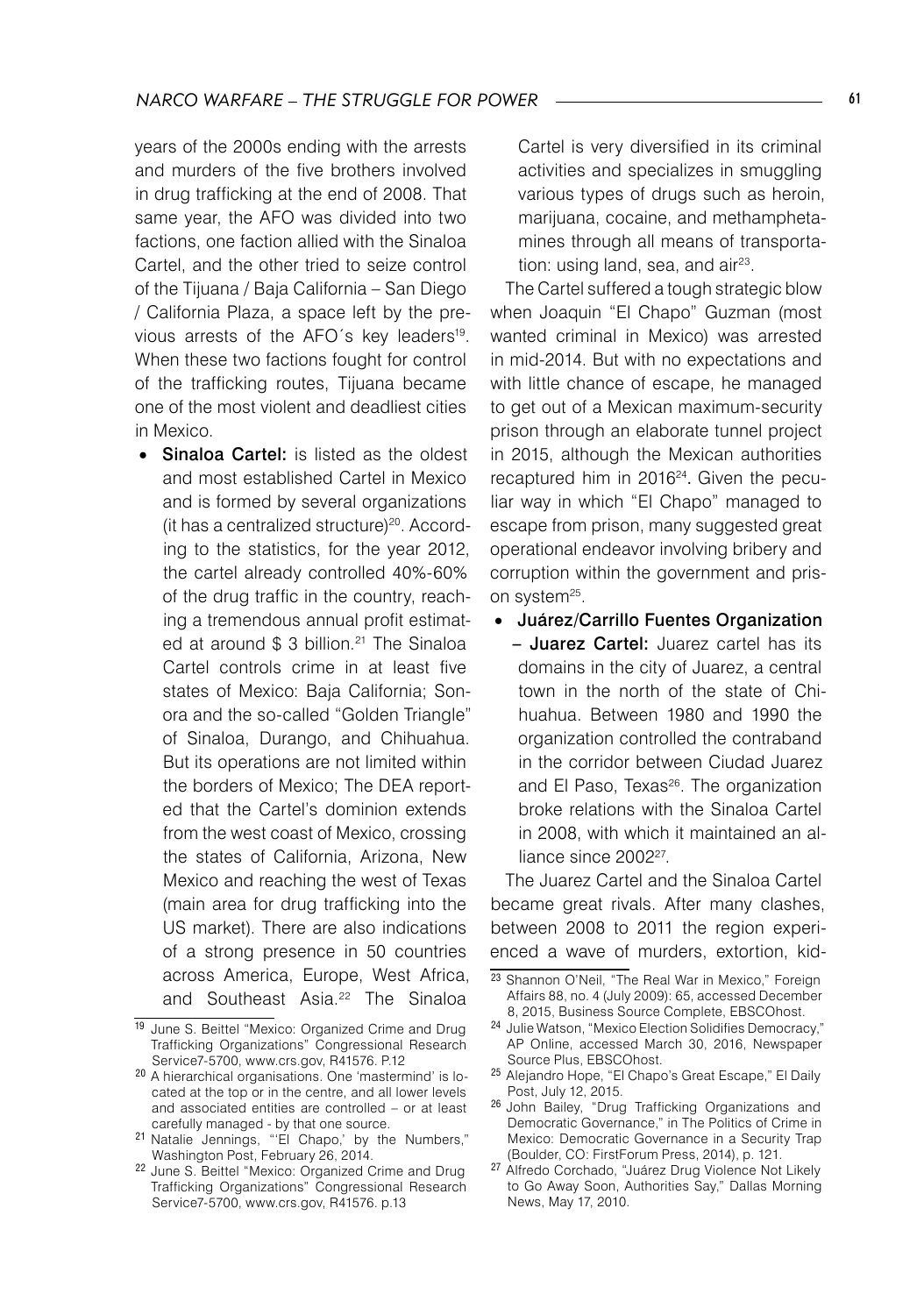nappings, and robberies like never before, with ten killings per day<sup>28</sup>. Ciudad Juarez became one of the most violent and bloody cities in the world. Between 2008 and 2012, the violence in Juarez claimed around 10,000 lives.

Among all this violence, a new organization made its appearance in 2011 "The New Juarez Cartel". This group declared its presence by publishing a series of banners that threatened the chief of police<sup>29</sup>. Although a new organization was created between 2012 and 2013, the violence decreased and the homicide rate was considerably reduced. Two variants support this decrease in murders: the first one is attributed to the constant police operations as well as President Calderon's socioeconomic program. "Todos somos Juarez" or "We are all Juarez"30. The second one is that the Sinaloa Cartel won supremacy in the battle against the Juarez Cartel after 2012. The Juarez cartel is one of the main marihuana and cocaine traffickers in South America, but according to the DEA, it has also become an active player in the cultivation of opium and heroin trafficking. In the year 2016, violence increased to the levels not seen since 2012, indicating that the drug trafficking route along the Texas border is undergoing a process of change<sup>31</sup>.

• Gulf Cartel: In the early 2000s, Gulf was considered one of the most powerful Mexican Drug Cartels. It operates mainly in the border city of Matamoros, Tamaulipas, but also expands its operations in different states of the Gulf of Mexico and transnational smuggling with the use of agents in Central and South America.<sup>32</sup> One of its former leaders, Osiel Cárdenas, Guillén, recruited and corrupted units of the Mexican military forces that formed the execution arm of the cartel known as Los Zetas<sup>33</sup>.

After Guillen's arrest in 2003, the Zetas broke relations to establish a separate organization and fought against the Gulf Cartel to dominate a part of the territory. Now the organization has two major rivals for Northwestern Mexico, the Sinaloa Cartel (the main competitor for drug trafficking routes since the early 2000s) and Los Zetas (former enforcement wing and Elite Assassins). The conflict between the Gulf Cartel and Los Zetas has been identified as "the most violent in the history of organized crime in Mexico"34.

Los Zetas: This organization is integrated by former elite members of the special air force of the Mexican Army who defected to the Gulf Cartel and became their contracted assassins<sup>35</sup> (with two central functions, the first one was to protect and the second one was to hunt enemies) in the late 1990s.

Los Zetas created a specialized unit of tactical operations with the size of a platoon and company linked with full insurgen-

- <sup>34</sup> Eduardo Guerrero Gutierrez is a Mexican security analyst and a former security adviser to President Enrique Peńa Nieto. CRS interview in June 2014.
- 35 June S. Beittel "Mexico: Organized Crime and Drug Trafficking Organizations" Congressional Research Service7-5700, www.crs.gov, R41576, p. 17.

<sup>28</sup> Steven Dudley, "Police Use Brute Force to Break Crime's Hold on Juárez," InSight Crime, February 13, 2013. Some Mexican newspapers such as El Diario reported more than 300 homicides a month in 2010 when the violence peaked.

<sup>29</sup> "Mexico Security Memo: A New Juárez Cartel," Stratfor, February 1, 2012. The New Juárez Cartel was seen by many analysts as a re-branding effort by the original Juárez DTO and its allies and not an actual new organization. The New Juárez Cartel soon dropped the "New" adjective.

<sup>30</sup> CRS Report R41349, U.S.-Mexican Security Cooperation: The Mérida Initiative and Beyond, by Clare Ribando Seelke and Kristin Finklea

<sup>31</sup> June S. Beittel "Mexico: Organized Crime and Drug Trafficking Organizations" Congressional Research Service7-5700, www.crs.gov, R41576, p. 16.

<sup>32</sup> John Bailey, "Drug Trafficking Organizations and Democratic Governance," in The Politics of Organized Crime in Mexico: Democratic Governance in a Security Trap (Boulder: FirstForum Press, 2014), p. 120.

<sup>33</sup> LCDR Michael A. Teixeira, "Examining the Rise in Mexican Drug Cartel Related Violence" US Army Command and General Staff College ATTN: ATZL-SWD-GDFort Leavenworth, KS 66027-2301. Pag. 5.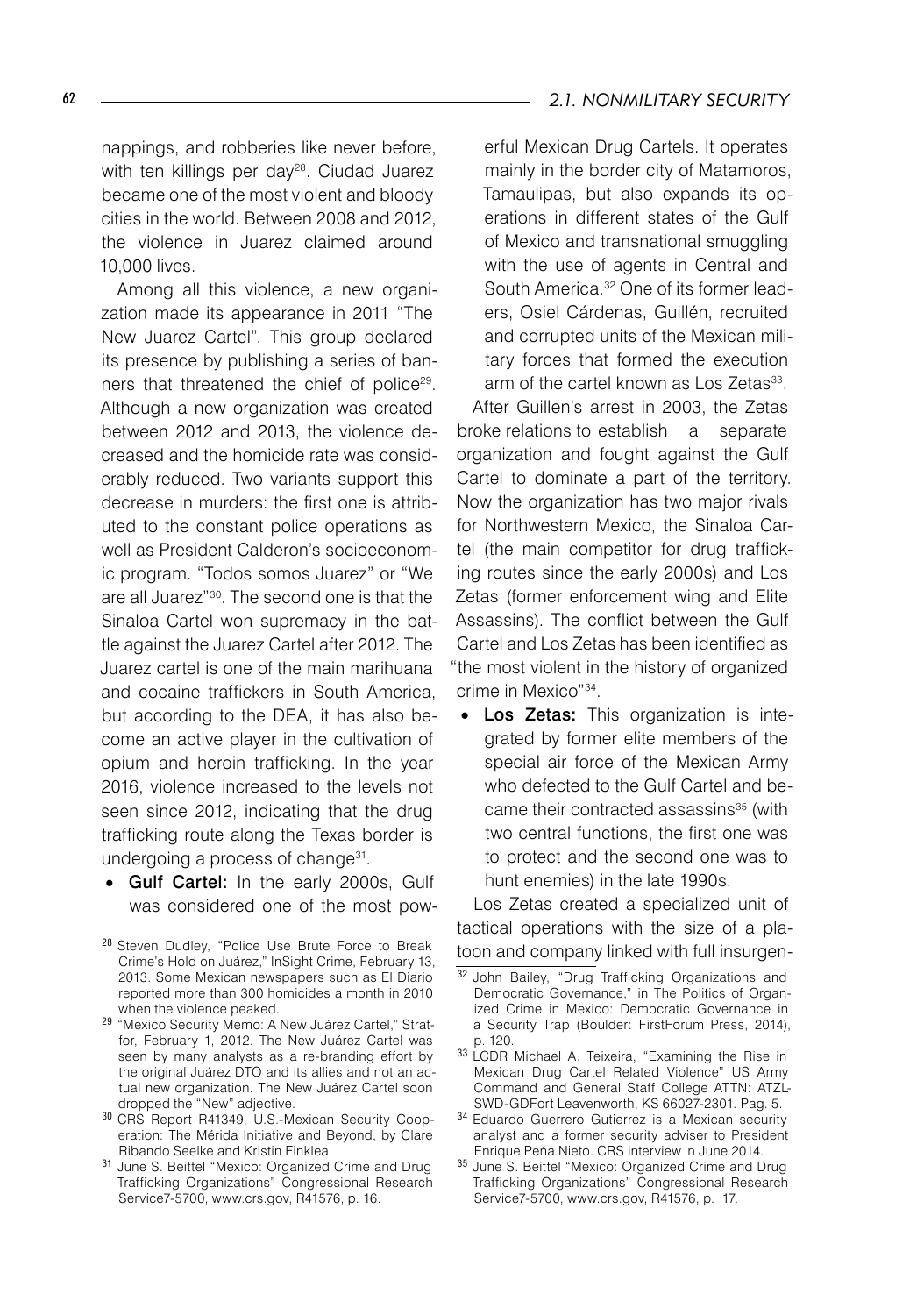cy strikes<sup>36</sup>. While other Cartels attempted to bribe, this Cartel (based on its military training) – to maintain control over the territory – referred to use intimidation strategies, brutal tactics and violent attacks directed against their enemies to generate fear and psychological damage to disable them in battles. They are present in the eastern States, in Ciudad Juarez (Chihuahua), Pacific States and extended their operations to Central and South America. Although they control most of the drug trafficking in the eastern half of Mexico, their main activity is not drug smuggling but organized violence and killings. They also generate income from crimes, such as fuel theft, 37 extortion, human trafficking, arms trafficking, contract killing and kidnapping (crimes that cause more suffering to the public than transnational drug trafficking).

As a very experienced organization, they also use social media to show brutal killings, rapes, attacks, and firepower with the intention of intimidating the Military/Police, people, and rival cartels. The Cartel is linked to numerous massacres and sophisticated attacks like the incendiary bomb in a casino in Monterrey where 53 people died and the bloody mass murders in 2011 of 193 immigrants traveling by bus through northern Mexico<sup>38</sup>.

The Zetas suffered three major strategic hits, in 2012, units of the Mexican Navy killed the former leader Zeta Heriberto Laz-

cano, alias "El Lazca", one of the founders of the Zetas, in a shooting in the northern state of Coahuila<sup>39</sup>. Then there was the capture of his successor, Miguel Angel Trevino Morales, alias "Z-40," in July 2013, and then Trevińo Morales' brother, Omar, who assumed the leadership of Los Zetas, was arrested in a joint operation between the Mexican federal police and the army in March 2015<sup>40</sup>. Expert analysts arque that the actions against the cartel critically weakened its operability, causing an unexpected effect, the "balkanization" of the organization into independent cells due to internal divisions to gain leadership.

• Beltrán Leyva Organization (BLO) – Beltran Cartel: The Beltran Cartel was a part of the Sinaloa Federation and controlled the access to the United States border in the Mexican state of Sonora. Its leaders, the Beltrán Leyva brothers, had significant ties of friendship with the Sinaloa Cartel leader, Joaquín "El Chapo" Guzmán and his family, and other high-level members within Sinaloa Cartel. But in January 2008, Alfredo Beltran Leyva was arrested creating tensions between the organization membership resulting in the detachment and becoming rivals since then<sup>41</sup>.

The Beltran Cartel depends on its relations with the Juarez Cartel and units of Los Zetas to move drugs across the border<sup>42</sup>. The governmental operations against the organization were successful in deteriorating their leadership arresting and killing

<sup>36</sup> 13 Julie Watson, "Mexico Election Solidifies Democracy," AP Online, accessed March 30, 2016, Newspaper Source Plus, EBSCOhost.

<sup>&</sup>lt;sup>37</sup> According to media coverage, Pemex, Mexico's state oil company, announced that it lost more than \$1.15 billion in 2014 due to oil tapping. In early 2017, the Atlantic Council released a report estimating that about \$1 billion of oil revenue is lost annually in Mexico, with Los Zetas controlling about 40% of the market in stolen oil. June S. Beittel "Mexico: Organized Crime and Drug Trafficking Organizations" Congressional Research Service7-5700, www.crs.gov, R41576, p. 18

<sup>38</sup> George Grayson, The Evolution of Los Zetas in Mexico and Central America: Sadism as an Instrument of Cartel Warfare, U.S. Army War College Strategic Studies Institute, Carlisle, PA, April 2014, p. 9.

<sup>39</sup> Will Grant, "Heriberto Lazcano: The Fall of a Mexican Drug Lord," BBC News, October 13, 2012.

<sup>40</sup> June S. Beittel "Mexico: Organized Crime and Drug Trafficking Organizations" Congressional Research Service7-5700, www.crs.gov, R41576, p. 17.

<sup>41</sup> June S. Beittel "Mexico: Organized Crime and Drug Trafficking Organizations" Congressional Research Service7-5700, www.crs.gov, R41576, p. 19.

<sup>42</sup> U.S. Department of Justice, Drug Enforcement Administration (DEA), 2016 National Drug Threat Assessment, DEA-DCT-DIR-001-17, November 2016.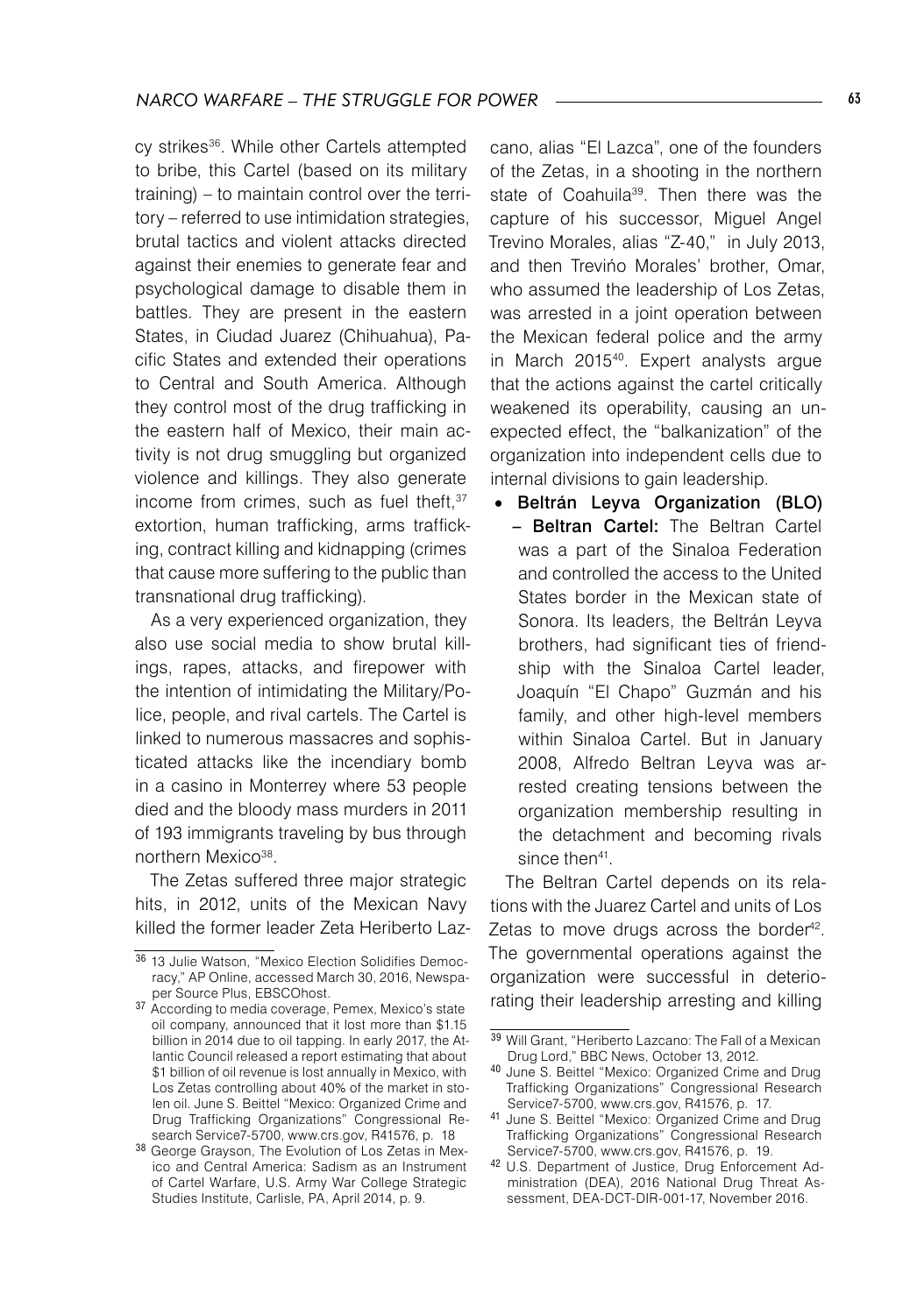their leaders in force engagement. Once again, the blows to the leaders created splinter organizations such as the "Guerreros Unidos" and "Los Rojos" in 2010. Los Rojos operates in Guerrero, the cartel depends on crimes such as kidnapping and extortion, as well as cocaine trafficking<sup>43</sup> and Los Guerreros Unidos traffics cocaine into the US reaching the distant City of Chicago. Both organizations are linked to murders, (i.e., the kidnapping of 43 Mexican students by Guerreros Unidos in Guerrero, ending in their killings and burning their bodies afterward.)

• La Familia Michoacana (LFM): Previously, La Familia Michoacana had an alliance with "Los Zetas" before the breakup with the Gulf Cartel. This Cartel was formed with the primary task to monitor and protect trafficking routes and fight small trafficker groups in the State of Michoacan.<sup>44</sup> then in 2006, the alliance between LFM and Los Zetas was broken and they declared that their mission was to protect Michoacan from criminal organizations and drug traffickers (including Los Zetas).45 Despite having said that they were going to fight crime, they moved on to the production and trafficking of methamphetamine, while maintaining humanitarian arguments such as helping the population against abuse and injustice.46 The organization members were known for making donations of food, medical care,

### 64 *2.1. NONMILITARY SECURITY*

donations to schools, and other social services to benefit the poor people of rural communities<sup>47</sup> (in this way the protection and the support of the population were assured). To add more value to their cause, they were recruiting and hiring rehabilitated drug addicts, unemployed youth and disappointed people in the rural areas of Michoacán, telling them that LFM would give them a second opportunity in life by offering higher incomes to have the lifestyle that they deserved48.

LFM Cartel from 2006 to 2010, marked its existence by the use of extreme violence as a brand (using military tactics adopted from Los Zetas), excusing themselves for the brutality in their actions with a pseudo-ideological or religious justification<sup>49</sup>. However, in 2010, the cartel made a significant change, the organization proposed a peace truce with the Mexican government and announced that it would dissolve<sup>50</sup>. But why should anyone leave such lucrative business? According to a report by George Grayson from the Institute of Strategies Studies at the United States Army War College, the organization paid its local drug traffickers between \$ 1,500 and \$ 2,000 per day. Daily profits from the sale of drugs alone in the city of Morelia reached 4 million pesos (around USD 330,400) per day. LFM was gaining too much power giving it a very high profile, which attracted too much attention from security forces and rival cartels. Many analysts argue that the criminal organization seeks to reorganize

<sup>43</sup> Marguerite Cawley, "Murder Spike in Guerrero, Mexico Points to Criminal Power Struggle," InSight Crime, May 30, 2014.

<sup>44</sup> LCDR Michael A. Teixeira, "Examining the Rise in Mexican Drug Cartel Related Violence" US Army Command and General Staff College ATTN: ATZL-SWD-GDFort Leavenworth, KS 66027-2301, p. 6.

<sup>45</sup> Alejandro Suverza, "El Evangelio según La Familia," Nexos, January 1, 2009. For more on its early history, see InSight Crime's profile on La Familia Michoacana.

<sup>46</sup> LCDR Michael A. Teixeira, "Examining the Rise in Mexican Drug Cartel Related Violence" US Army Command and General Staff College ATTN: ATZL-SWD-GDFort Leavenworth, KS 66027-2301, p. 6.

<sup>47</sup> June S. Beittel "Mexico: Organized Crime and Drug Trafficking Organizations" Congressional Research Service7-5700, www.crs.gov, R41576, p. 17.

<sup>48</sup> Elyssa Pachico, "Familia Michoacana is 'Completely Dissolved'", Insight Crime, January 25, 2011. https:// www.insightcrime.org/news/analysis/familia-michoacana-is-completely-dissolved/

<sup>49</sup> William Finnegan, "Silver or Lead," New Yorker, May 31, 2010.

<sup>50</sup> Stratfor, "Mexican Drug Wars: Bloodiest Year to Date," December 20, 2010.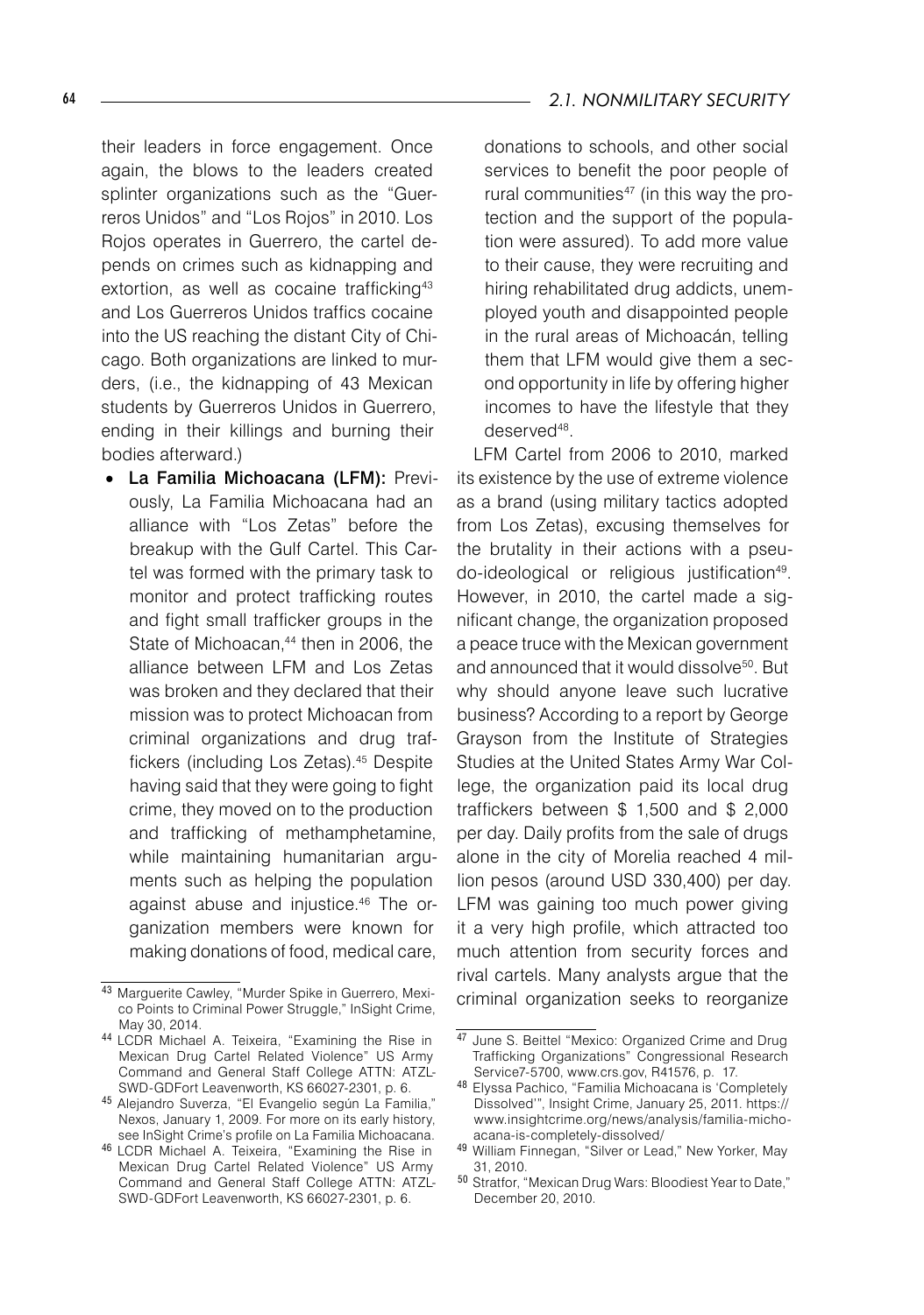itself into a private underground force<sup>51</sup>.

A month after announcing its dissolution, a statement was given in which it was reported that its leader and co-founder Nazario "El Más Loco" Moreno Gonzalez had been murdered, although authorities claimed that his body was stolen<sup>52</sup>. But Moreno Gonzalez mysteriously reappeared in another hostile engagement with the Mexican federal police in March 2014, and this time, his death was officially confirmed.<sup>53</sup> Moreno Gonzalez worked on the creation of a new criminal organization, "Los Caballeros Templarios" or "The Knight Templars" and proclaimed to be its leader and successor of the old Cartel (LFM).

• Knight Templars Cartel: It is a splinter group from LFM (La Familia Michoacana) that announced its presence in Michoacán in 2011. Like many splinters, the Knights Templar in their beginning proclaimed to be vigilantes and protectors of the residents of Michoacán against social injustices and criminal groups such as Los Zetas. Nevertheless, like any other Cartel, it was linked to many illegal activities, and extortion as was its main business, demanding that companies should pay heavy taxes as a fee for their safety. Furthermore, the Knights Templar have also exerted control over illegal mining, extracting iron from illegally operated mines, using the largest port in Mexico, Lázaro Cárdenas, located in the south of Michoacán, to smuggle the mineral and other illicit goods.

Due to the insecurity, extreme violence and assassinations that existed at that moment, a sense of frustration and disappointment was born among the population. The perception of ineffectiveness towards Mexico´s security forces and the application of the law in combating crime grew so much that it produced the creation of "Auto-Defensa" or "self-defense" organization in the region of Tierra Caliente in the southwest of the State. This organization was made up of all kinds of citizens (farmers, ranchers, businesspeople, former agents of DTO, military, police and sometimes gaining recruits who are former migrants returned from or deported from the United States) and their specific task was to fight mainly members of the Knights Templar and other Drug Cartels<sup>54</sup>. The organization was well structured and achieving positive results so that at the beginning of 2014, the Mexican government decided to incorporate members of "self-defense" into the Law Enforcement, giving them the opportunity to be part of the "Rural Police Force", although there were concerns that these units were corrupted by the cartels, creating paramilitary forces, as it was in Colombia.55 Security analysts believe that "Selfdefense" has produced good results in the effort to combat criminal organizations, although the conflict between the "self-defense" and the Knight Templars Cartel has also led to violent battles.

The teamwork of the government and the "self-defense" forces resulted in accurate strategic strikes to the Knights Templar, leading to the killing of Nazario Moreno Gonzalez (Leader of the Cartel) and Enrique Plancarte (another leader of high command).56 The joint operations create tensions and worries in the organization,

<sup>51</sup> Elyssa Pachico, "Familia Michoacana is 'Completely Dissolved'", Insight Crime, January 25, 2011. https:// www.insightcrime.org/news/analysis/familia-michoacana-is-completely-dissolved/

<sup>52</sup> Dudley Althaus, "Ghost of 'The Craziest One' Is Alive in Mexico," InSight Crime, June 11, 2013.

<sup>53</sup> Mark Stevenson and E. Eduardo Castillo, "Mexico Cartel Leader Thrived by Playing Dead," Associated Press, March 10, 2014.

<sup>54</sup> June S. Beittel "Mexico: Organized Crime and Drug Trafficking Organizations" Congressional Research Service7-5700, www.crs.gov, R41576, p. 17

<sup>55</sup> Nick Miroff and Joshua Partlow, "In Mexico, Militias Taste Power," Washington Post, May 12, 2014.

<sup>56</sup> Olga R. Rodriguez, "Mexican Marines Kill Templar Cartel's Leader," Associated Press, April 1, 2014.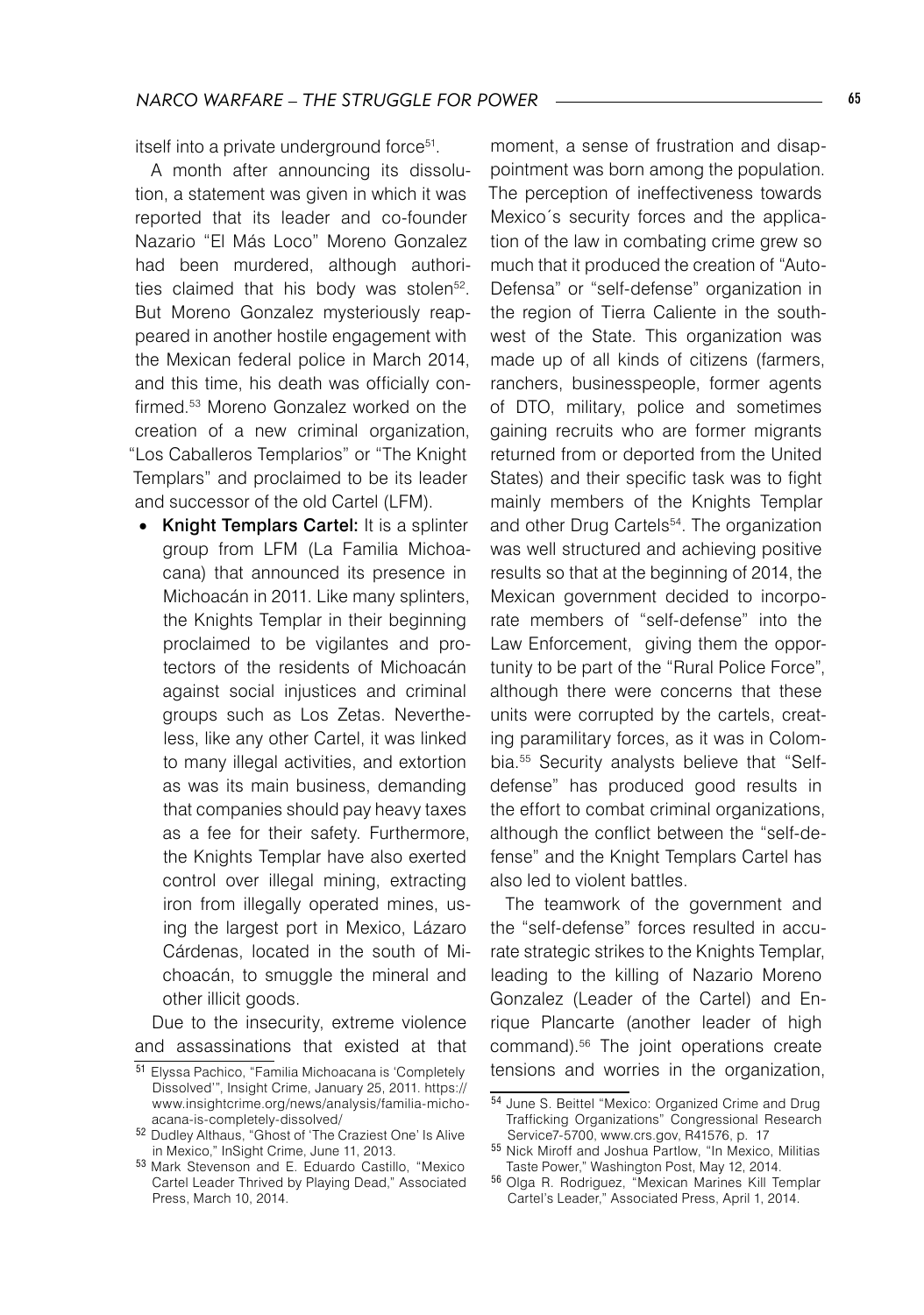creating differences about the leadership, creating another splinter group, the Cartel Jalisco New Generation – CJNG, the last of the nine dominant Cartels.

• Cartel Jalisco New Generation - CJNG: based in the State of Jalisco and with operations that extend to other states such as Colima, Michoacán, Mexico, Guerrero, and Guanajuato, CJNG confronts constant battles for the territory domain, and in order to demonstrate power, the organization had to be equally or more brutal than the others. In 2011, CJNG made its appearance killing 35 members of Los Zetas and exhibiting them on the Veracruz city streets;<sup>57</sup> The Cartel is now known as the "Mata-Zetas" or "Zeta-Killers". Since 2010 the city of Veracruz has suffered from extreme violence and killings due to the battles between the Sinaloa / CJNG / Gulf Cartel and the Zetas cartels<sup>58</sup>. In March 2017, authorities discovered a grave with 250 bodies and a week later, dozens of skulls were found in another location. Jorge Winckler, State´s Attorney General, called the State as "one big mass grave"59.

The Mexican government considered the Sinaloa Cartel as the most powerful in the country; however, security analysts have identified the CJNG as the new strongest Cartel and the only one expanding since 2015.<sup>60</sup> The United States Department of the Treasury described the group as one

of the "most prolific and violent drug trafficking organizations" in the world $61$  and the DEA has identified the Cartel as the wealthiest in Mexico and possessing the best Mexican drug distribution in Canada, Europe, and Asia<sup>62</sup>.

Like the other criminal organizations, the CJNG has diversified its activities in extortion, kidnap for ransom, petroleum theft. human labor, and sex trafficking<sup>63</sup>. To avoid the risk of arms trafficking through the border with the United States, the CJNG has created an illegal arms manufacturing industry. A clandestine factory of AR-15 was discovered in Guadalajara in 2014. Intelligence reports indicate that the CJNG continues to improve its capabilities in the manufacture of high-powered weapons, as well as the supply of arms to the allies with the purpose of fighting Los Zetas and the Sinaloa Cartel<sup>64</sup>.

The CJNG controls important sea-ports on the Pacific and Gulf of Mexico coasts, key components that have allowed them to import chemical precursors from China and Latin American countries,<sup>65</sup> allowing them to consolidate the global supply chain of narcotics.

<sup>57</sup> Miriam Wells, "Jalisco Cartel Announces "Cleansing" of Mexican State," InSight Crime, September 20, 2013.

<sup>58</sup> James Bargent, "Violence in Veracruz as Cartels Adapt to New Political Dynamic," March 16, 2017

<sup>59</sup> Bargent, "Violence in Veracruz as Cartels Adapt to New Political Dynamic"; Asmann and Thompson, "Veracruz"; Faith Karimi and Julia Jones, "More than 250 Skulls Found in Mass Grave in Mexico," CNN, March 15, 2017, http://www.cnn.com/2017/03/15/ americas/mexico-mass-grave-skulls-found-veracruz/index.html.

<sup>60</sup> Patrick Corcoran, "US Warns of CJNG Expansion from Mexico," Insight Crime, February 21, 2017. http://w w w.insightcrime.org/news-analysis/uswarns-cjng-expansion-mexico

<sup>61</sup> U.S. Department of Treasury, "Treasury Sanctions Individuals Supporting Powerful Mexico-Based Drug Cartels," press release, October 27, 2016.

<sup>62</sup> J. Jesús Esquivel, "Se Hacen Visibles Los Cuinis, El Cártel Más Rico Del Mundo,"Proceso, April 11, 2015, http://www.proceso.com.mx/400944/400944 se-hacen-visibles-los-cuinis-el-cartel-mas-rico-delmundo.

<sup>63</sup> Christopher Woody, "With 'El Chapo' Guzmán Locked up Abroad, the Shift in Mexico's Cartel Underworld Grinds On," Business Insider Australia, February 7, 2017, https://www.businessinsider.com. au/sinaloa-jalisco-new-generation-cartel-balancepower-mexico-2017-2.

<sup>64</sup> Mexican Cartel Improves Weapons Manufacturing Capabilities," Cartel Chronicles: Breitbart, February 1, 2018. http://www.breitbart.com/texas/2018/02/01/ exclusive-photos-mexican-cartel-improves-weapons-manufacturing-capabilities/.

<sup>65</sup> Stratfor, "Tracking Mexico's Cartels in 2017," February 3, 2017.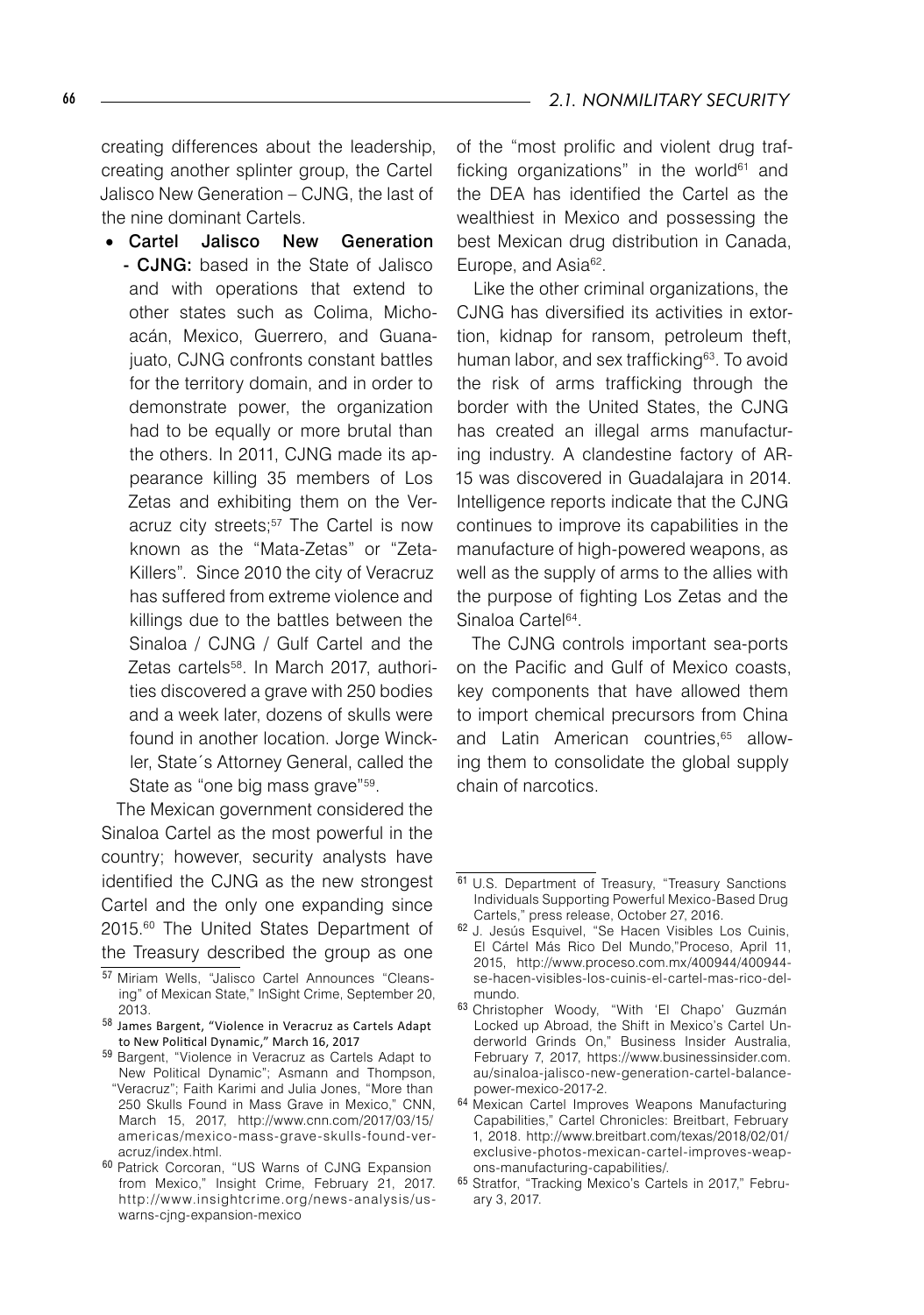To understand the capabilities and operations of the Drug Cartels, Eduardo Guerrero, a security analyst, has categorized

the organizations into four groups: national cartels, toll collector cartels, regional cartels, and local mafias<sup>66</sup>.

#### Table 1. Drug cartel typology

| CATEGORY                                                                                                                                                                                                                                                                                                                                                                                                                                                                                                       | ORGANIZATIONS                                                                                               |
|----------------------------------------------------------------------------------------------------------------------------------------------------------------------------------------------------------------------------------------------------------------------------------------------------------------------------------------------------------------------------------------------------------------------------------------------------------------------------------------------------------------|-------------------------------------------------------------------------------------------------------------|
| National Cartels:<br>Control or maintain their presence on numerous drug routes as points of entry<br>and exit along the northern and southern borders.<br>Operate important international routes to and from the country.<br>$\bullet$<br>They actively seek to expand control over new pathways that lead north.<br>$\bullet$<br>Take advantage of the profits they receive from drug trafficking to diversify their<br>٠<br>operations, mainly towards oil theft, a highly lucrative and low-risk activity. | • Jalisco New Generation<br>$\cdot$ Los Zetas<br>• Sinaloa                                                  |
| <b>Regional Cartels:</b><br>Limited control segments of drug trafficking routes passing through their territory.<br>Regional Small Drug trading business.<br>$\bullet$<br>Have aggressively diversified to other criminal activities (extortion, kidnapping,<br>$\bullet$<br>oil theft, smuggling of goods and people, and vehicle theft).                                                                                                                                                                     | $\cdot$ Gulf<br>La Familia Michoacana<br><b>Knight Templars</b><br>Beltrán Leyva<br>٠                       |
| <b>Toll-Collector Cartels:</b><br>Main income from toll fees received from other organizations that convey drug ship-<br>$\bullet$<br>ments through their controlled territories along the northern border.<br>Primarily confined to some border municipalities.<br>٠<br>They cannot diversify their illegal activities.<br>٠<br>Losing the control of their border areas, they will probably disappear.<br>٠                                                                                                  | Juárez (Carrillo Fuentes)<br>• Tijuana (Arellano Félix)                                                     |
| Drug Trafficking Cells:<br>Splinter cells from larger organizations.<br>Locally based (can spread from a few contiguous locations to several states).<br>Their business activities are focused on small-scale drug distribution.<br>$\bullet$<br>Extended their illegal businesses towards extortion, kidnapping, and vehicle theft.<br>٠                                                                                                                                                                      | 202 mafia cells have been<br>identified.<br>Tamaulipas (42),<br>Guerrero (25), and<br>Distrito Federal (24) |

Source: Eduardo Guerrero-Gutiérrez, June 2015.

According to Tristan Reed "Though con*tinued Balkanization of Mexican organized crime creates an increasingly confusing map, three geographic centers of gravity of cartel activity exist at present: Tamaulipas state, Sinaloa state, and the Tierra Caliente region"*<sup>67</sup>. When the fragile alliances of the Drug Cartels broke, they sought to maintain their dominions and show their capabilities and power through attacks on rival organizations. They began to fight for greater control over smuggling routes into the United States. Although their direct violent attacks are dominant in Mexico and near borders, their illegal criminal activities extend to the Americas, Europe, and distant Continents.

<sup>66</sup> LCDR Michael A. Teixeira, "Examining the Rise in Mexican Drug Cartel Related Violence" US Army Command and General Staff College ATTN: ATZL-SWD-GDFort Leavenworth, KS 66027-2301, p. 6.

<sup>67</sup> Tristan Reed "Mexico's Drug War: A New Way to Think About Mexican Organized Crime", Stratfor, Jan 15, 2015.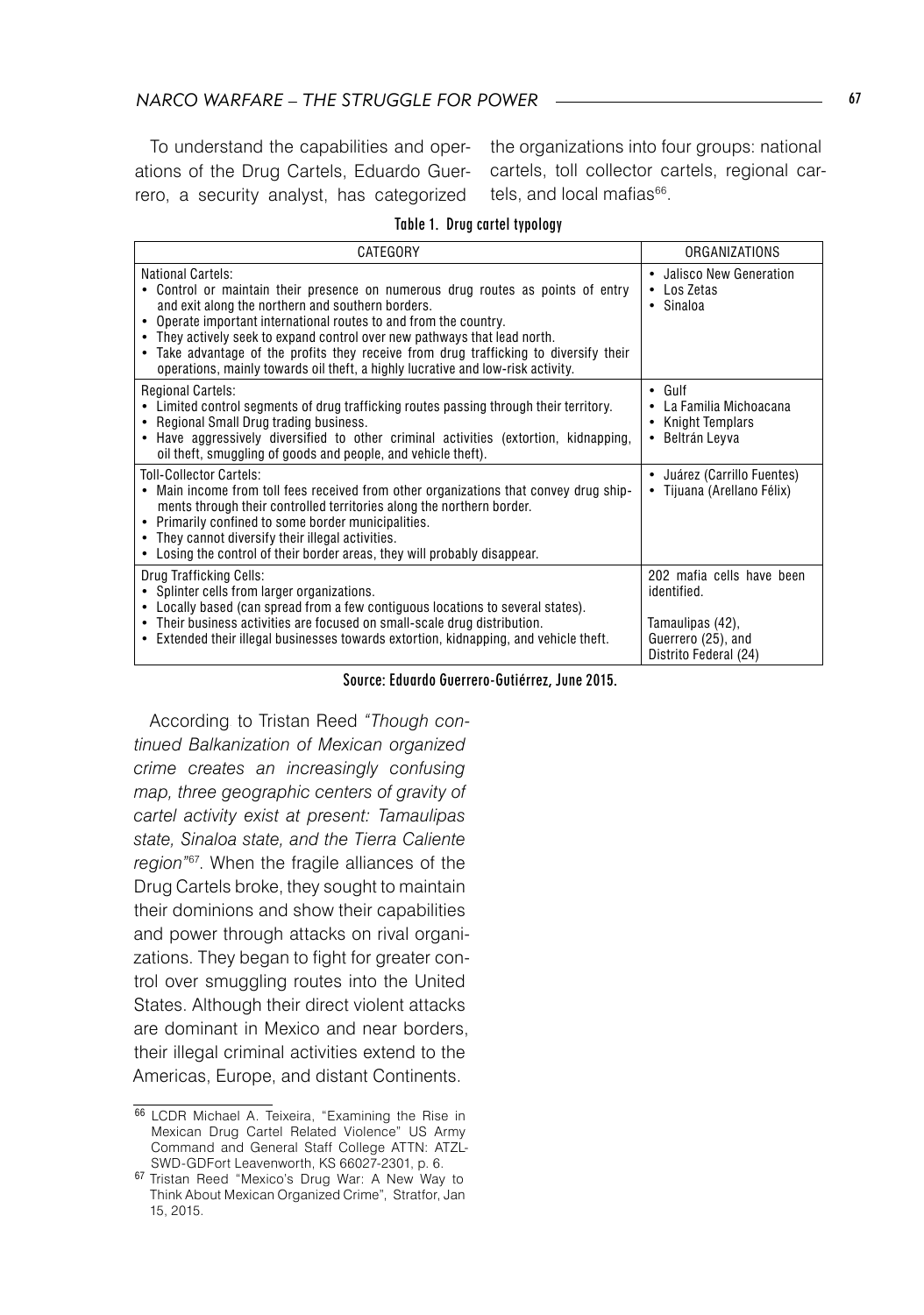

Figure 1. Territorial domain of the cartel

Source: DEA – Drug Enforcement Administration – To date, the DEA has not shown an updated map of the territorial domain of the Cartels.

# NARCO WAR – APPLAY-ING OF IRRFGULAR WAR-FARE

Traditionally, the cartels are treated as criminal organizations; therefore, it should be primarily a problem of the application of the law (mainly handled by the Police and prosecution attorney). But there is no doubt that in recent years the activities of the cartels have spread much more than simple criminal behavior, their actions are progressively similar to those of international terrorist organizations and insurgencies defined in the laws of war<sup>68</sup>. They develop new capabilities such as irregular warfare strategies, military training, explosives and IED´s,

increased combat and tactical skills, the handling of sophisticated assault weapons and heavy military power.

To keep showing power and exercise dominance, the cartels created "wings or tactical groups" to carry out attacks and protect their territory. These elite groups were composed of ex-military/police units, and their attacks were based on ruthless tactics to ensure the respect and fear of adversaries.

Trainings and Weapons: With former units of special forces and elite police in their membership, the Drug Cartels have transformed their strategies (new ways to achieve their goals using military and Law

<sup>68</sup> Carrie F. Cordero, Breaking the Mexican Cartels: A Key Homeland Security Challenge for the Next Four Years, Georgetown University Law Center, p. 292, 2013.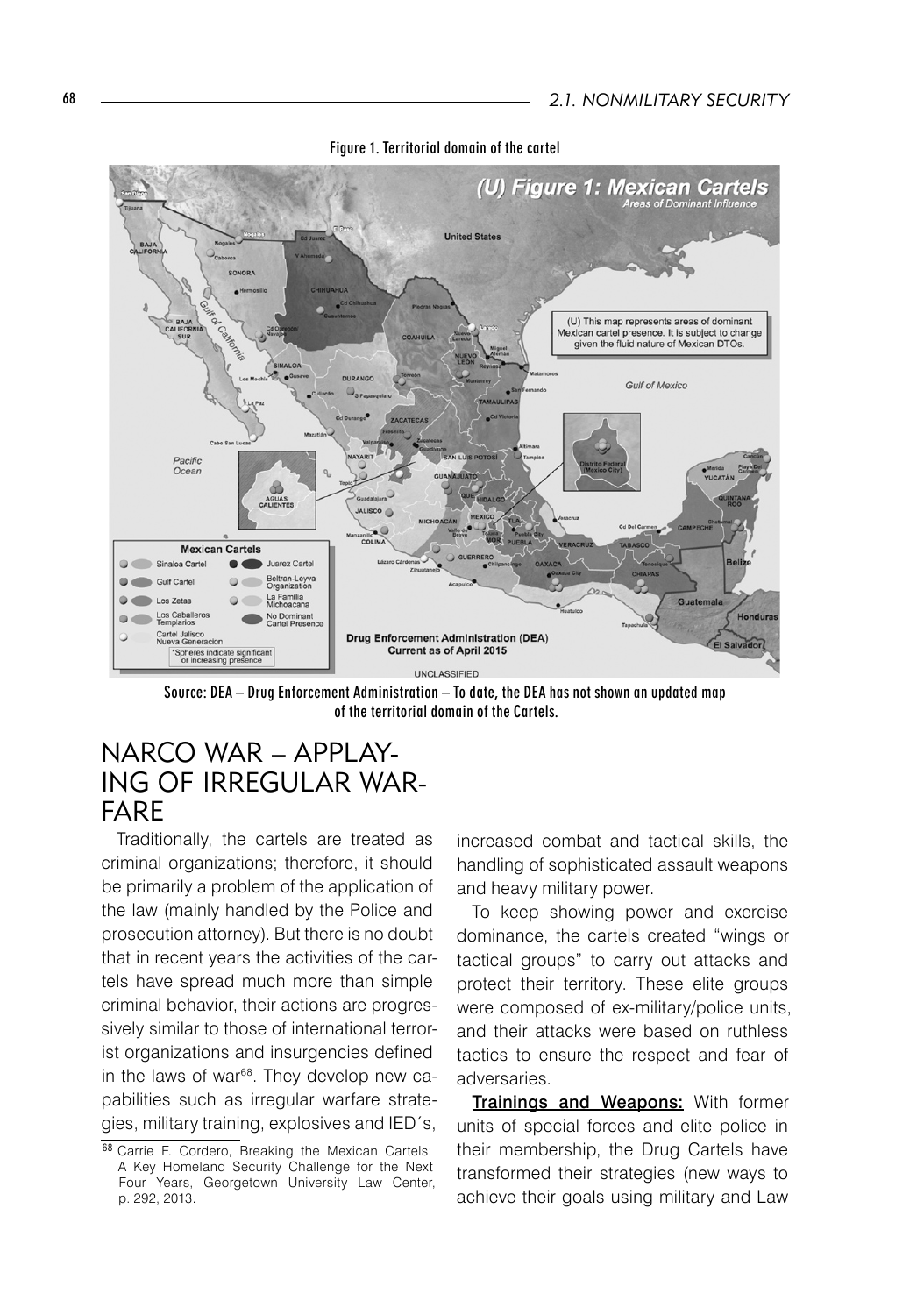Enforcement actions), obtained new capabilities (combat readiness, sustainable capability and force structure) and developed new defense and combat tactics (ability to use Military Weapons and created Cyber capabilities). They have gone from being small drug trafficking mafias to becoming new actors of irregular warfare (terrorism, guerrilla and insurgencies).

### Irregular Warfare:

*«adaptive adversaries such as terrorists, insurgents, and criminal networks as well as states increasingly resorting to irregular forms of warfare as effective ways to challenge conventional military powers. Advances in technology and other trends in the environment will render such irregular threats ever more lethal, capable of producing widespread chaos, and otherwise difficult to counter. These threats are enmeshed in the population and increasingly empowered by astute use of communications, cyberspace, and technology, such that their impact extends regionally and globally. Many of these conflicts are essentially contests for influence and legitimacy over relevant populations»* 

### *The Countering Irregular Threats Joint Operating Concept (JOC)*

Guns have always been part of Mexican culture. At the beginning of 2000, the Cartels added to their arsenal high caliber handguns, automatic rifles, and powerful military weapons. The escalation continued from the addition of heavy weapons such as grenades, grenade launchers and rocket-propelled grenades (RPGs) until the systematic use of sophisticated explosives (i.e., a water gel explosive, Tovex), which were placed in fixed locations in 2009.69 It was not until the year 2010 that the first

Mexican Vehicle-Borne Improvised Explosive Device (VBIED) appeared (tactic used by many terrorist groups)<sup>70, 71</sup>.

A factory of "Narco Tanks" was discovered in the North of Mexico, near the border city of Camargo. It is a tactical evolution for the protection and struggles over territories and smuggling routes. The "Narco Tank" called "El Monstruo – The Monster" can be labeled as a non-military device, as a substitute for traditional means to achieve military objectives. It is an asymmetric weapon that could intensify confrontations and create conflicts like those in the Middle East and Africa. The tanks can be used as the "Gun-Truck" employed by the United States forces in Vietnam from late 1967 through late 197272.

#### Figure 2. The mosnter "Narco Tank"



Source: Tank Encyclopedia, http://www.tanks-encyclopedia.com/modern/Mexico/Narco\_Tanks

*[The cartels] use military and terrorist tactics and weaponry ... They employ horrific tactics to intimidate their adversaries and the public such as decapitations, acid baths, skinning people alive, torture and Improvised Explosive* 

<sup>&</sup>lt;sup>69</sup> The cartels have access to this type of weapons through corruption and extortion against the security forces.

<sup>70</sup> A (VBIED) is both a lethal shrapnel pack and convenient delivery mechanism for an Improvised Explosive Device (IED).

<sup>71</sup> Gordon Housworth "Narco-Tanks': Mexico's Cartels Get Asymmetric Weapons", Insight Crime, June 11, 2011. https://www.insightcrime.org/investigations/ narco-tanks-mexicos-cartels-get-asymmetric-weapons/

<sup>72</sup> Gun trucks were essential for convoy security and perimeter defense.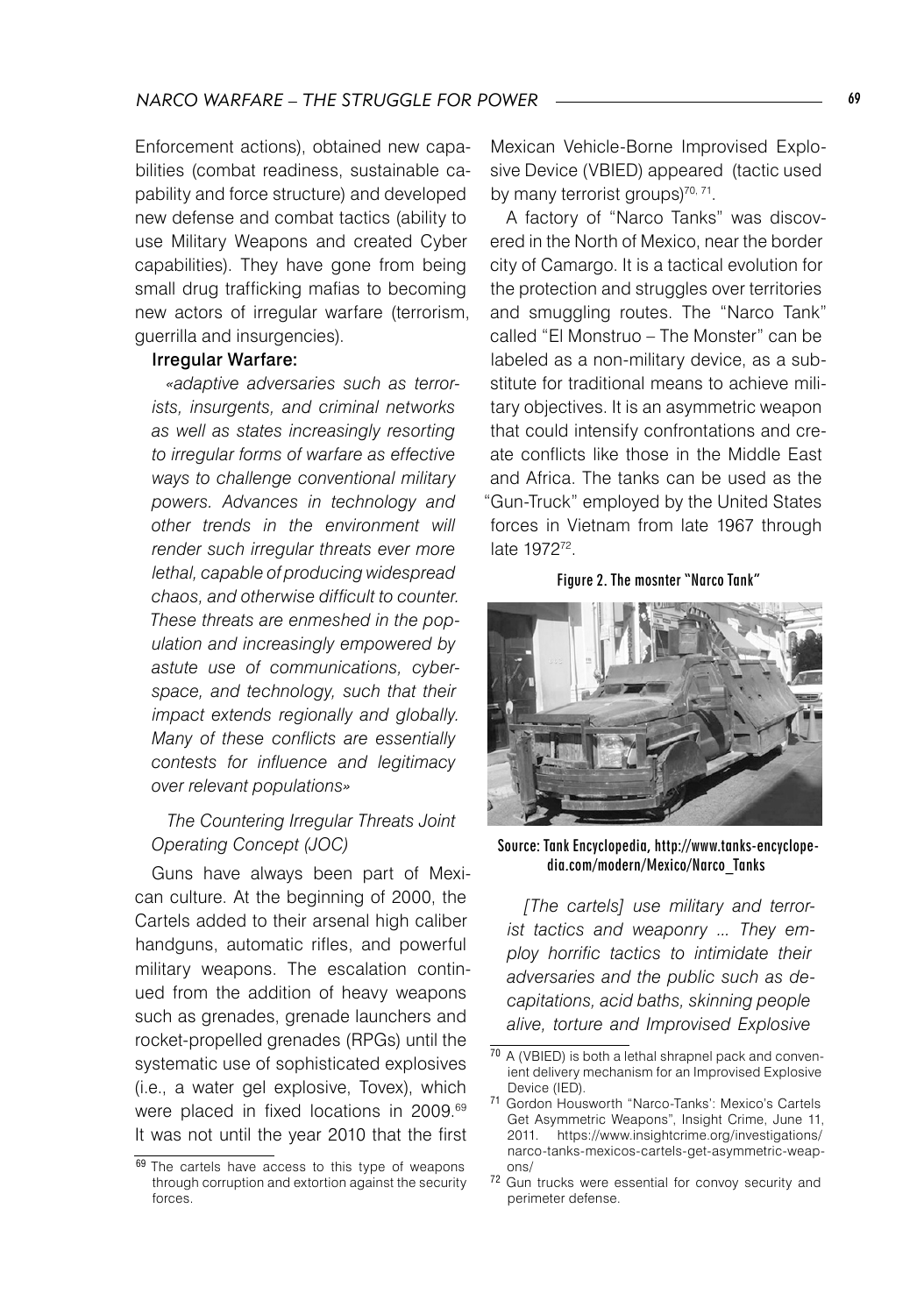*Devices and they have expanded their criminal operations to profit from kidnappings, robberies, human trafficking, extortions, and theft.*

*Joint Publication 3-24. "Counterinsurgency". 22 November 2013.*

**Terrorism:** Terrorism is a strategic, operational and tactical method of warfare aimed at creating fear by violence (physical or psychological) in order to coerce governments or societies in an effort to affect, and possibly change, a societal behavior or political laws,<sup>73</sup> driven by variety of political, social, criminal, economic, and religious ideologies<sup>74</sup>. Terrorist groups operate within transnational networks, small regional groups and others operate alone, the so-called "Lone Wolves".

According to Brian Jenkins, Senior Advisor to the President of RAND Corporation, "Terrorism" is defined according to our perception and point of view, and that is one of the reasons why there is no universal definition of what terrorism is. This situation brings us to the following question: Are the Drug Cartel terrorist organizations? Some governments, intelligence agencies, military and security forces will say yes, others will say they are not, but there is no doubt that the methods of warfare applied by the Cartels are based on violence to achieve their objectives. We can identify some examples of "Narco Attacks" that are similar to terrorist organizations. For example, in the state of Hidalgo, Mexico, a car bomb exploded killing one policeman and wounding three others. The attack is attributed to Los Zetas, in response to the operations carried out by the police against the Cartel. According to police reports, an unidentified corpse was found inside the car, and several flyers with threats addressed

to the police were stuck on the windows. When the officers tried to open the vehicle to carry out the proper procedures, the car exploded<sup>75</sup>. The objective of this attack was to intimidate the police, spread fear among people and show capability and superiority to rival organizations.

Narco Terrorism also amplified the threat of attacks using weapons of mass destruction (WMD). Even though, Drug Cartels do not have the technology and technical facilities required for the development of WMD. However, having the support of corrupt officers and civil servants among Mexico governmental institutions and private sector, there is a high risk that they will obtain illegally radioactive (Fissile Material),76 chemical or biological elements in order to create a radiological dispersal device (RDD)<sup>77</sup> to carry out attacks or sell the items to terrorist organizations to generate profits. So far there has been no evidence of such an activity carried out by the Cartels. However, experts do not reject the possibility of an attack using WMD to achieve strategic supremacy.

#### Guerrilla:

*"Military and Para-Military operations conducted in enemy held or hostile territory by irregular, predominantly indigenous force"*

*The United States, Department of Defense*

<sup>73</sup> Definition by Cristóbal Fundora Sittón.

<sup>74</sup> Joint Publication 3-26 "Counterterrorism" 24 October 2014.

<sup>75</sup> Geoffrey Ramsey, "Second Car Bomb in Mexico Fuels 'Narco-Insurgency' Argument" Insight Crime, January 24, 2011. https://www.insightcrime.org/ news/analysis/second-car-bomb-in-mexico-fuelsnarco-insurgency-argument/

<sup>76</sup> Fissile material - Nuclear material, containing a high proportion of fissile isotopes, which is essential for making nuclear explosives. High-enriched uranium (HEU) and weapons-grade plutonium are examples of fissile material.

<sup>77</sup> Radiological dispersal device (RDD) - A device that involves radioactive materials and some method by which those materials can be spread over a wide area. It can be a variety of sizes, and the radiation can cause contamination, economic and some physical harm. One type of RDD is the popularly named "dirty bomb". A dirty bomb uses the force of conventional explosives, such as TNT, to scatter radioactive material.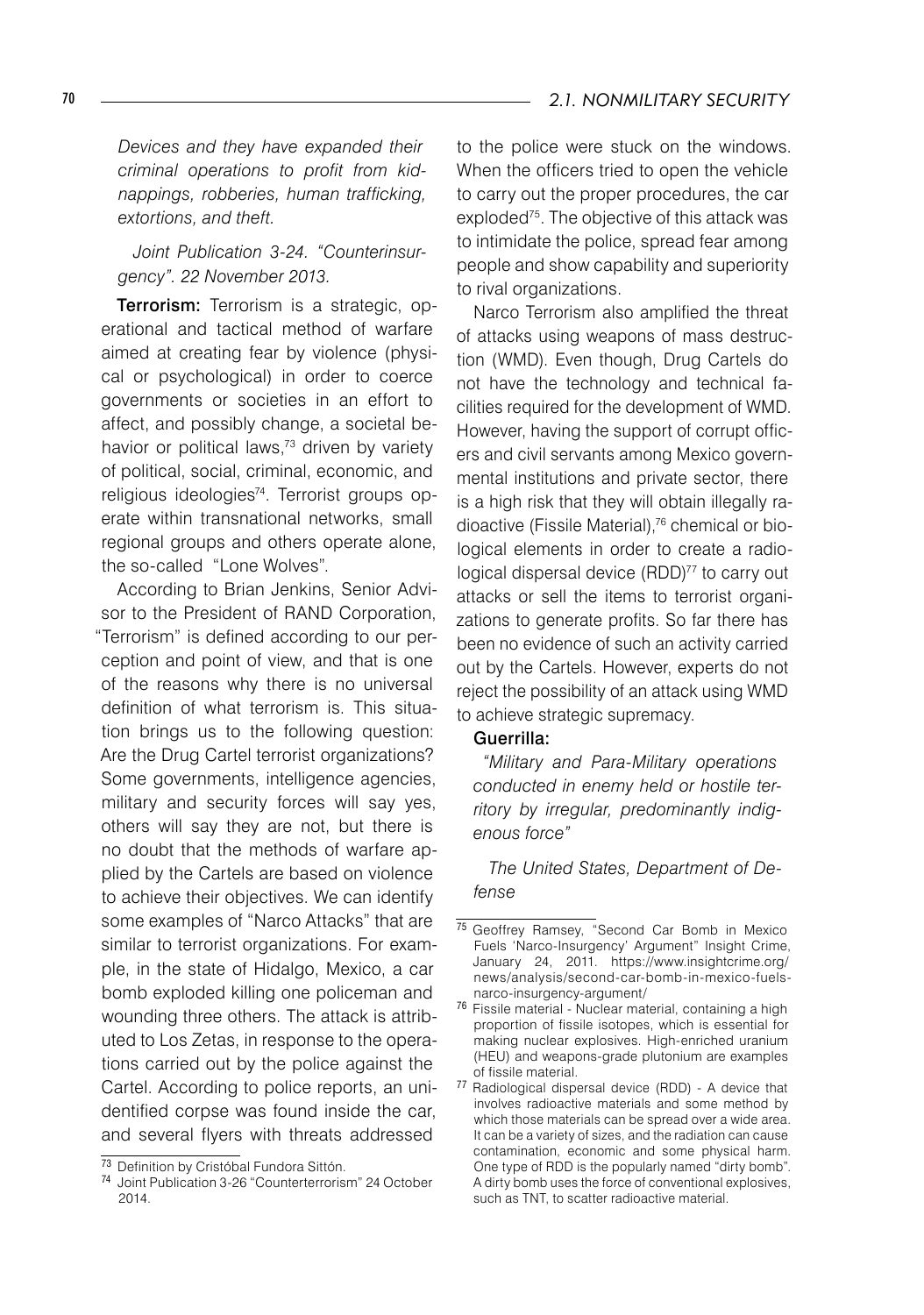According to reports, two US intelligence officers confirmed that members (around 50 units) of the Cartel Jalisco New Generation were trained by Colombian rebels (FARC).<sup>78</sup> The groups were trained in assault tactics to be used against members of the armed forces. The Cartel Jalisco New Generation has the title of the most powerful Drug Trafficking cartel in Mexico. So powerful, that they can coordinate simultaneous attacks employing military weapons.

The cartel did not take long to make use of its new guerrilla tactics. On April 7, 2015, the JCNG ambushed an armed police convoy killing 15 law enforcement officers in the state of Jalisco. The attack is considered one of the most lethal till now,<sup>79</sup> and on May 3, 2015, the cartel was able to shoot down a military helicopter in southern Jalisco with a rocket-propelled grenade launcher (RPG), killing eight Mexican soldiers and police officers. The CJNG has increased its attack force by incorporating drones with connected explosives into its arsenal, demonstrating a new capacity for warfare that appears to imitate the Islamic State in Iraq and Syria (ISIS).

Insurgencies: According to Joint Publication 3-;24, Counterinsurgency, defines insurgency as: *"the organized use of subversion and violence to seize, nullify, or challenge political control of a region".* It is well known that insurgencies use sabotage, political, economic, psychological tools and armed conflict to achieve their goals.

Drug Cartels follow a criminal insurgency strategy (their actions can be described as illegal activities, terrorist operations, functional tactics, and information warfare) divided in a three-pronged attack:

- 1. Wear down or co-opt law enforcement officers through a campaign of terror.
- 2. Conduct information warfare (IN-FOWAR) to degrade public and state resolve, intimidate rivals.
- 3. Martial support; and conduct high profile assassinations of state officials<sup>80</sup>.

They have created a prolonged politicalmilitary level struggle and sabotaged all attempts to establish a peace agreement in order to weaken the control and legitimacy of an established government while increasing authority of the territory and its legitimacy. The National Cartels and some of the regional ones have created the fundamental characteristics of an insurgency: a strategy, an ideology, an organization, a support structure, the ability to manage information and a supportive environment $81$ . They even have external support from nonstate actors as terrorist organizations and violent gangs from the Americas. But there is a variant in the insurgency of the cartels; they do not want to overthrow the government since they would have to supply the basic needs that people require and exercise the administration of public institutions. The primary objective is to win the support of the people to control the operational environment and continue to increase the business of organized crime. As they say, *"it's just business, nothing more".*

Cyber Capabilities *"There is a real war going on in cyberspace, but it is invisible to most of us" <sup>82</sup>*. The Drug Cartels will be involved in all kinds of activities to achieve their objectives, and as a very skilled or-

<sup>78</sup> David Gagne, "Are FARC Rebels Training Mexican Drug Cartels?", Insight Crime, May 18, 2015. https:// www.insightcrime.org/news/brief/is-the-farc-training-mexican-drug-cartels/

<sup>79</sup> David Gagne, "Bloody Attack on Police in Mexico Raises Jalisco Cartel's Profile", Insight Crime, April 8, 2015. https://www.insightcrime.org/news/analysis/bloody -attack-police-mexico-raises-jalisco-cartel-profile/

<sup>80</sup> John P. Sullivan and Adum Elkus. "State of Siege: Mexico's Criminal Insurgency". The Small Wars Journal. 19 August 2008.

<sup>81</sup> Each insurgency has its own unique characteristics but they have the following aspects: a strategy, an ideology, an organization, a support structure, the ability to manageinformation, and a supportive environment. Joint Publication 3-24 "Counterinsurgency" 22 November 2013.

<sup>82</sup> Gabriel Weimann, "Terror on the Internet: The New Arena, the New Challenges" Washington: United States Institute of Peace Press, 2006.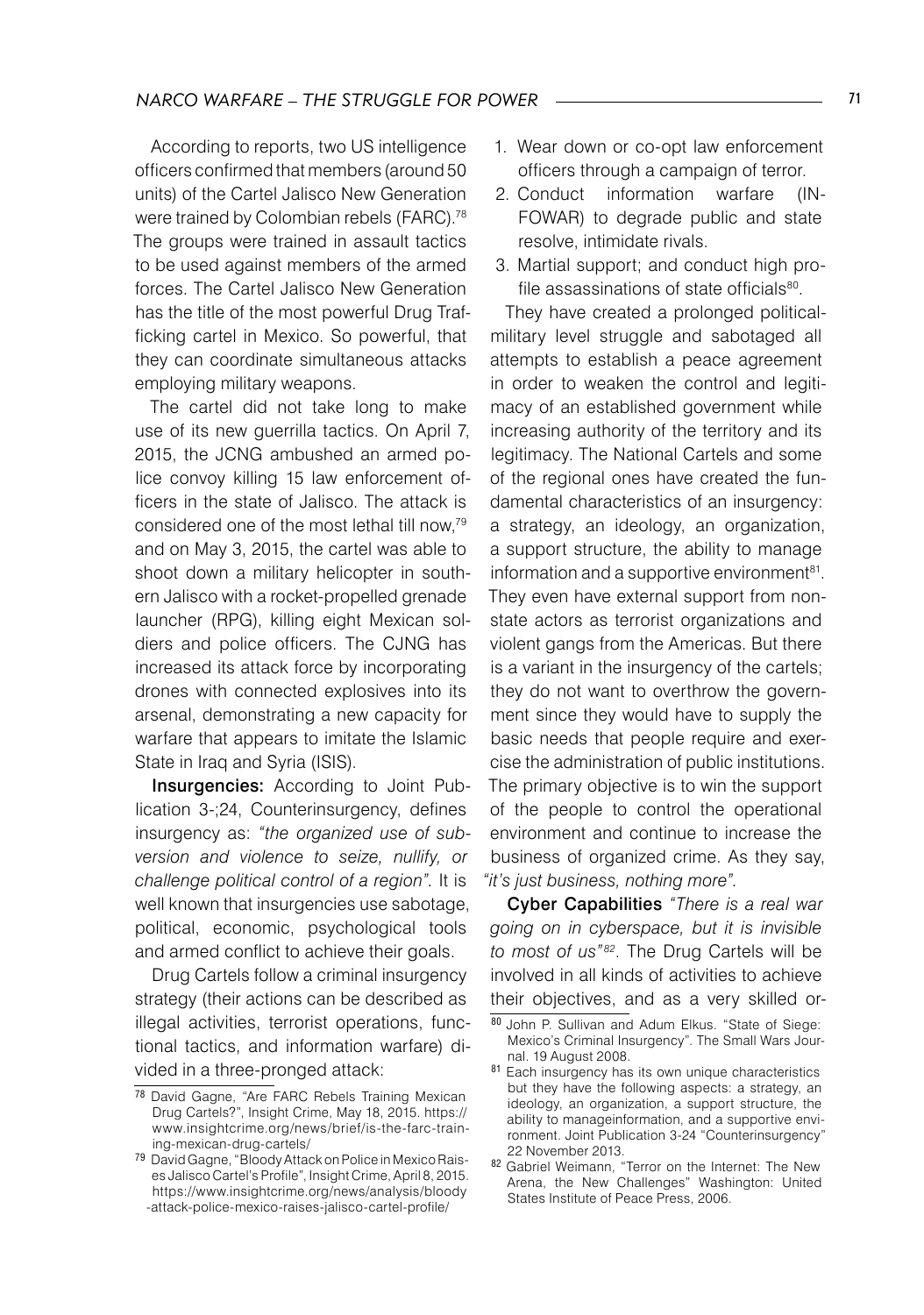ganization, they recognized the advantages that new information communication technologies (ICT) and social networks offer in cyberspace, and began to exploit them creating and developing a new capability, i.e. "Cyber-Operations". They use social networks based on the internet as a potent tool allowing them to share information with millions of users in real time, anywhere in the world and at the same time. The use of cyberspace by cartels is similar to that of terrorist organizations but on a smaller scale. They perform activities such as:

- Recruitment: This gives them the ability to work in an anonymous and secure environment. They have developed interactive web sites and created profiles on Facebook and many social networks as recruitment platforms, where they upload information about their achievements, ideologies, different activities, and operations, allowing them to be more efficient and work faster.
- Propaganda: The Cartels use propaganda to radicalize, support and receive funds from supporters through online platforms. Cyberspace and social networks allow them to reach more people (billions) faster and on a global scale.
- Planning: Before high-quality images were available only to experts, nowadays, they are a common good and accessible anywhere and by anybody<sup>83</sup>. Google can be used to gain access to unlimited documents, such as databases, addresses, forums, people profiles to collect information in the form of text, images, MP3s and videos. Google maps can also be used to discover confidential details on critical infrastructures, as well as geographical positions, coordinates, detailed topog-

raphy at different scales, distance and time between objects. With this easily accessible information, accurate intelligence products can be developed for planning and coordinating operations such as evacuation routes for future attacks.

- **Disinformation:** The objective is to affect the perception of audiences by establishing a synchronized and well-developed strategic information campaign (Info-Ops), they shape public opinion, resulting in a change in behavior, giving the opportunity to add more supporters. The government, military and security forces are constant targets of disinformation attacks.
- Psychological Campaign: The cartels publish their crimes on web-pages and online blogs (owned by the organization) exposing to the public all kinds of brutal killings of civilians, military and security forces, government servants and members of other cartels to spread fear among people. They also mask their crimes by indicating that other rival cartels are responsible<sup>84</sup>.

#### Figure 3. CJNG Executions



CJNG Kidnap and execute two federal agents. Source: www.mundonarco.com Note: "WARNING" This website is not recommended for sensitive people.

<sup>83</sup> Dr. Phillip W. Brunst, Chapter 2 Terrorism and the Internet: New Threats Posed by Cyberterrorism and Terrorist Use of the Internet, 15 October 2009, p. 74.

<sup>84</sup> June S. Beittel "Mexico: Organized Crime and Drug Trafficking Organizations" Congressional Research Service7-5700, www.crs.gov, R41576.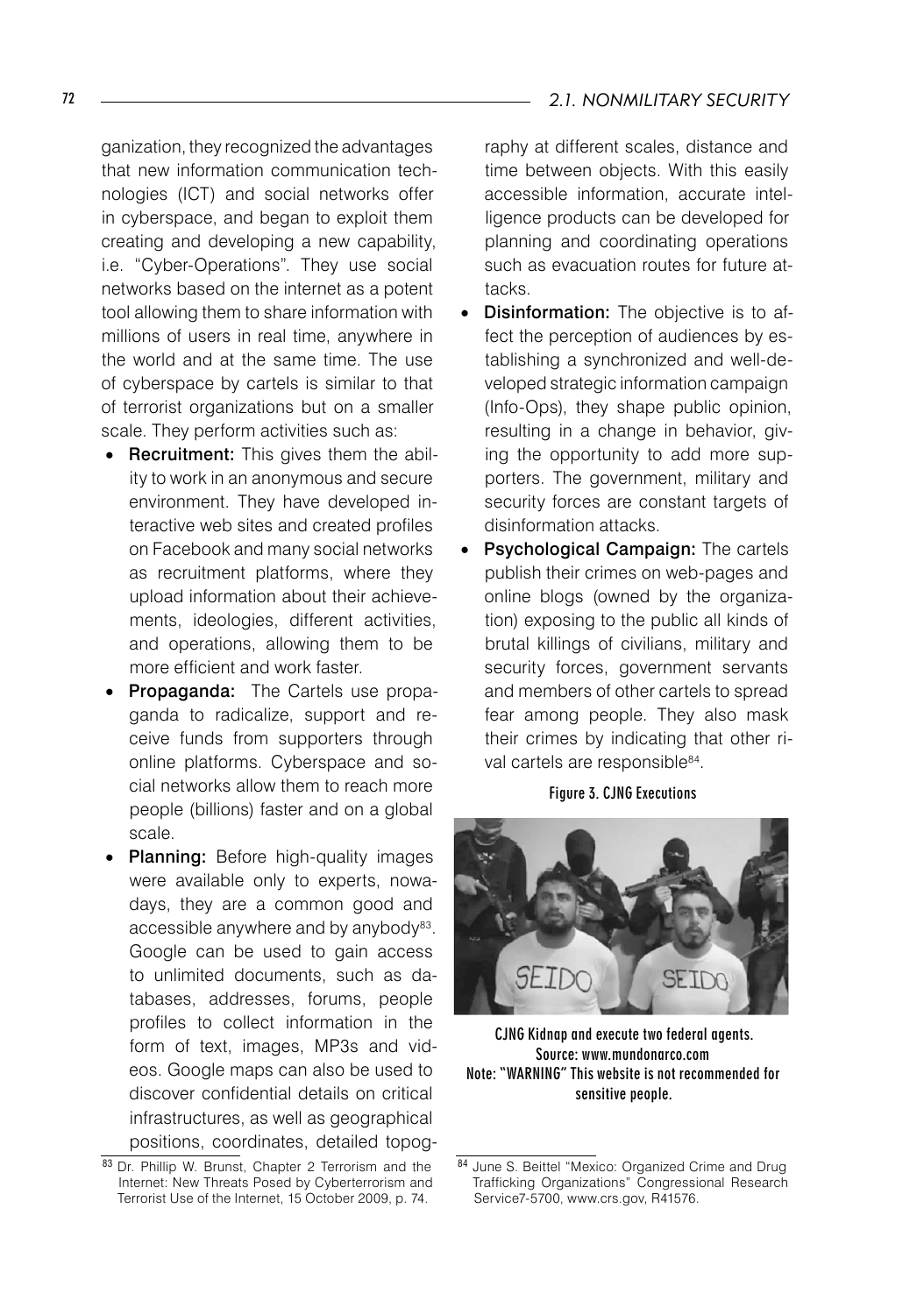# TERROR AND CRIME

Terrorist groups and transnational criminal organizations use contraband, drug trafficking, human trafficking, arms trafficking and other illegal activities to finance

their operations. Terrorism and organized crime exist in the same plane; therefore, it is logical that they can converge at some point.





Source: Tamara Makarenko, "The Crime-Terror Continuum: Tracing the Interplay between Transnational Organised Crime and Terrorism" Global Crime Vol. 6, No. 1, February 2004, pp. 129-145.

As we can see in the figure above, organized crime and terrorism are located at the extremes of the level, each one of them with different and separate positions. The central point is the point of "convergence" where a single entity simultaneously displays criminal and terrorist acts. Each group can move from one location to another; this means that terrorists can carry out illegal activities and criminal organizations can engage in terrorist tactics depending on the organizational dynamics and the operational environment. The link between these groups starts from the alliances, and specific needs drive these alliances.

According to Anthony P Placido, assistant administrator for intelligence in the Drug Enforcement Administration (DEA), in the "Triple Border" (South America) Narcotraffickers' organizations based in the area have links to radical Islamic organizations such as Hezbollah. The terrorist organization has entered into the business of organized

crime. It has significantly expanded its drug trafficking operations to the point where the group can raise more money through illicit cross-border trafficking in drugs than all its other combined funding sources<sup>85</sup>.

Members of the terrorist organization have no ability to move freely across borders. Hezbollah needed to hire criminal organizations to protect the plantations. These criminal groups were trained in war tactics (terrorists can provide specialized training), now the criminals acquired new warfare capabilities while the terrorist organization ensured its illicit revenues (organized crime can provide funds, manual labor, logistics, support and safe haven). This cooperation is an example of how alliances begin due to specific needs among organizations.

*"cooperation with terrorists may have significant benefits for organized crimi-*

<sup>85</sup> IHS Defense, Risk and Security Consulting / September 2012.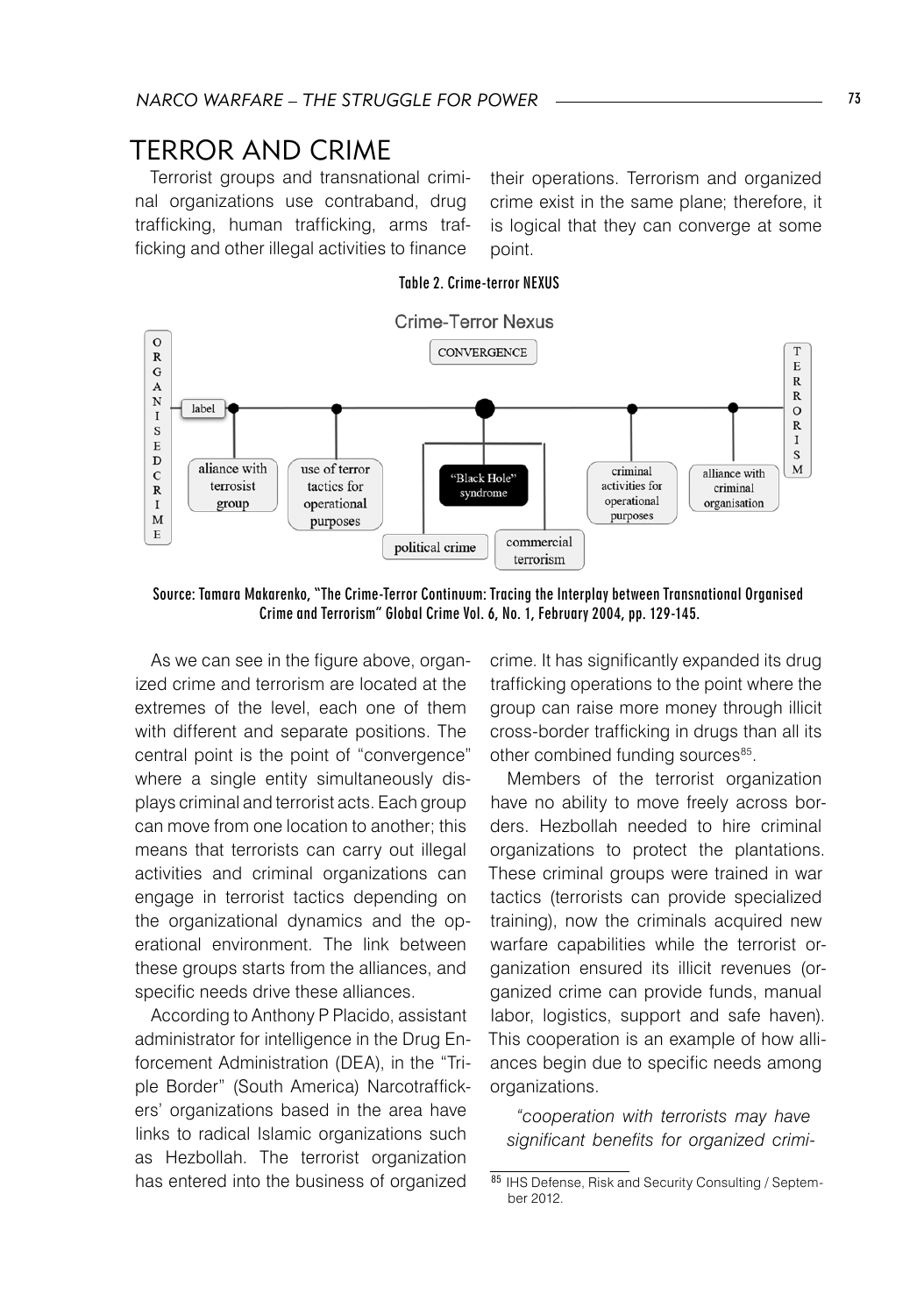*nals by destabilizing the political structure, undermining law enforcement and limiting the possibilities for international cooperation"*<sup>86</sup>.

#### *Louise Shelley*

In 1990 criminal and terrorist groups were looking to "Mutate their structure and organization to assume a non-traditional, financial or political strategy, instead of

cooperating with groups that are already effective in those activities"<sup>87</sup>. Criminal groups nowadays use terrorist tactics as an operational tool, and terrorist groups are taking part in illegal activities as an operational tool. The reason for this evolution in its strategies is mainly to ensure organizational security and to secure organizational operations<sup>88</sup>.

| RECOMMENDATIONS                                                                    | <b>OUTCOME</b>                                                                                                                                                                                                                                                                                |
|------------------------------------------------------------------------------------|-----------------------------------------------------------------------------------------------------------------------------------------------------------------------------------------------------------------------------------------------------------------------------------------------|
| • Joint Operations<br>• Enhance Intelligence<br>• Force Generation and Sustainment | • Deter and defeat potential adversaries<br>• Strengthen Force Protection/Response<br><b>Multidimensional Maneuver</b><br>٠<br>• Reduce force vulnerabilities and increase its mobility.<br>• Enhance situational understanding by describing and as-<br>sessing the operational environment. |
| INFO-OPS                                                                           | • Produce Effect – Weaken the Criminal "Doctrine" mes-<br>sage<br>• Big Impact at Political Level                                                                                                                                                                                             |
| • Increase of Capabilities<br>• Regular Trainings                                  | • Flexible in Operational Planning<br>• Accuracy in Tactical Level                                                                                                                                                                                                                            |
| <b>Enhance Technology Among Allies</b>                                             | The technology that allows us to deploy forces in a more<br>powerful way making better use of our resources, both eco-<br>nomic and human.                                                                                                                                                    |
| Strengthen Judicial System                                                         | Improve Court and Justice Effectiveness                                                                                                                                                                                                                                                       |

# CONCLUSIONS AND RECOMMENDATIONS

The actual result of the violence generated by the cartels is difficult to measure due to the limited information from the part of the government and the attempts of the criminal groups to deceive the public. Due to the continuous operations against the cartels, today they are more fragmented, more fluid and much more competitive than in the past. This situation forced them to move from a rigid vertical structure to a more horizontal configuration of little connected groups. Many analysts declared that, although these organizations have suffered "balkanization," they will be much more difficult to fight. The fragmentation that began in 2010 and accelerated in 2011 redefined the "battlefield" and brought new actors, such as Los Zetas, the Knights Templar,

<sup>86</sup> Shelley, 'Identifying, Counting and Categorizing Transnational Organised Crime'.

and the Jalisco Cartel New generation in the foreground, organizations that became the deadliest and most powerful.

Concerning the rapidly developing environment, the nature of conflicts is changing, and we are increasingly confronted with ways that are difficult to distinguish clearly between traditional or irregular warfare. The relationship between transnational organized crime and terrorism encompasses several different sides evolving according to the effective operational environment. The weaknesses within the judicial system and the inequality of force response/assistance, experience, training, tactical capacity, integration of forces and technological advanc-

<sup>87</sup> Dishman, 'Terrorism, Crime and Transformation'.

<sup>88</sup> Tamara Makarenko, "The Crime-Terror Continuum: Tracing the Interplay between Transnational Organised Crime and Terrorism" Global Crime Vol. 6, No. 1, February 2004, p. 133.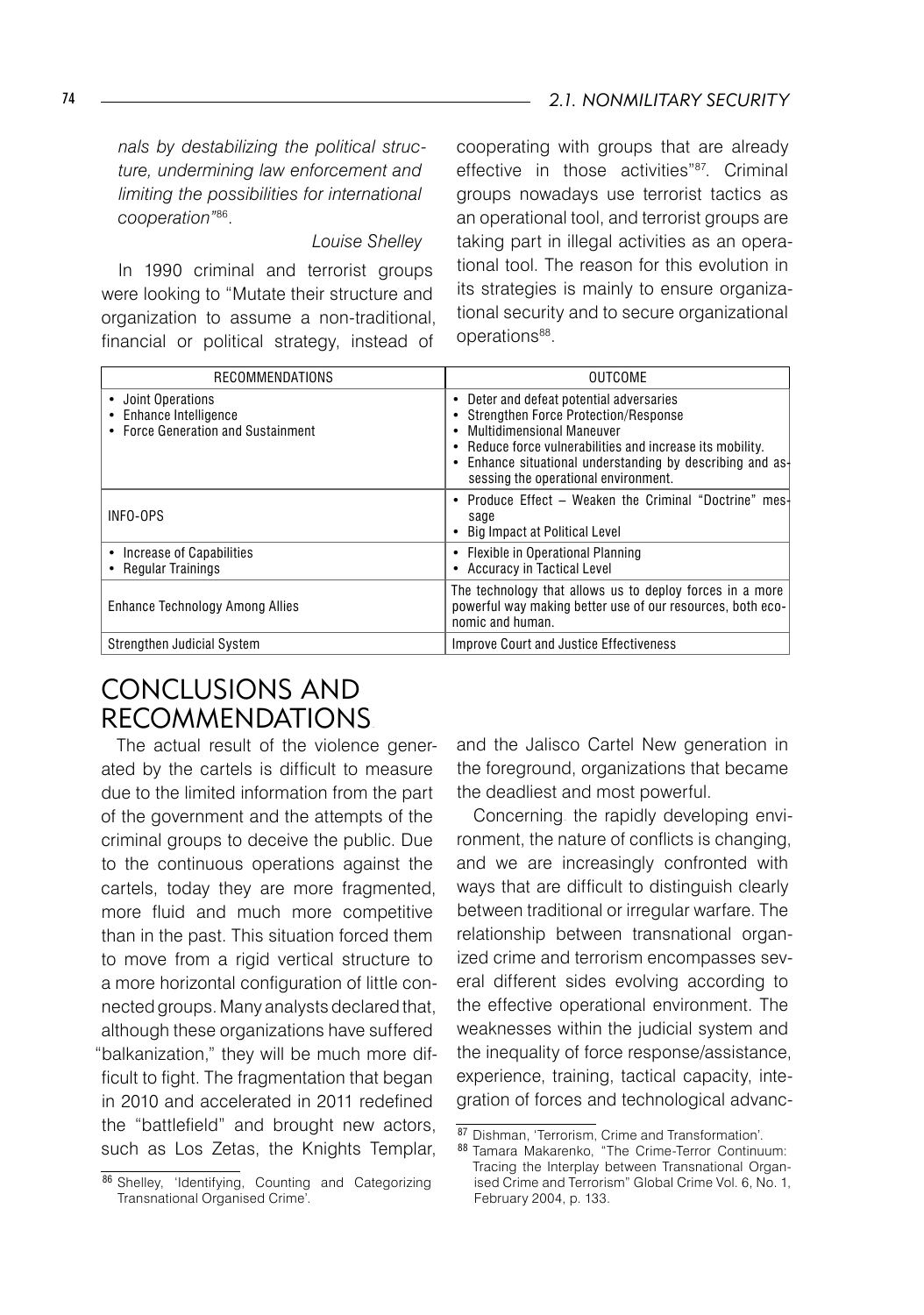es among nations contribute to the capacity of the Drug Cartel to exist and paralyze the ability to respond to this global threat.

The Drug Cartel has regional and global security implications, and its recognition as a new actor of irregular warfare (IW) will significantly improve the level of capability/ capacity development, cooperation, force response and training among the States. Policymakers should consider a full campaign of joint operations within the military, law enforcement and intelligence agency such as strengthening the judicial and penitentiary system. Drug Cartels exist and are developed in specific operating environments, and these environments must be understood by governments, intelligence agencies, military, and security forces to apply an appropriate coordinate response.

# Bibliography

- Alejandro Hope, "El Chapo's Great Escape," El Daily Post, July 12, 2015.
- Alejandro Suverza, "El Evangelio según La Familia," Nexos, January 1, 2009. For more on its early history, see InSight Crime's profile on La Familia Michoacana.
- Alfredo Corchado, "Juárez Drug Violence Not Likely to Go Away Soon, Authorities Say," Dallas Morning News, May 17, 2010.
- Bargent, "Violence in Veracruz as Cartels Adapt to New Political Dynamic"; Asmann and Thompson, "Veracruz"; Faith Karimi and Julia Jones, "More than 250 Skulls Found in Mass Grave in Mexico," CNN, March 15, 2017,
- Carlso Nesa Nestares, "żLa Guerra Contra El Narcotráfico Creó La Violencia En México? Septiembre 2017.
- Carrie F. Cordero, Breaking the Mexican Cartels: A Key Homeland Security Challenge for the Next Four Years, Georgetown University Law Center, P. 292, 2013.
- Christopher Woody, "With 'El Chapo' Guzmán Locked up Abroad, the Shift in

Mexico's Cartel Underworld Grinds On," Business Insider Australia, February 7, 2017.

- CRS Report R41349, U.S.-Mexican Security Cooperation: The Mérida Initiative and Beyond, by Clare Ribando Seelke and Kristin Finklea.
- David Gagne, "Bloody Attack on Police in Mexico Raises Jalisco Cartel's Profile", Insight Crime, April 8, 2015.
- Dishman, 'Terrorism, Crime and Transformation'.
- Dr. Phillip W. Brunst, Chapter 2 Terrorism and the Internet: New Threats Posed by Cyberterrorism and Terrorist Use of the Internet, 15 October 2009.
- Dudley Althaus, "Ghost of 'The Craziest One' Is Alive in Mexico," InSight Crime, June 11, 2013.
- Eduardo Guerrero Gutierrez is a Mexican security analyst and a former security adviser to President Enrique Peńa Nieto. CRS interview in June 2014.
- Elyssa Pachico, "Familia Michoacana is 'Completely Dissolved'", Insight Crime, January 25, 2011.
- Gabriel Weimann, "Terror on the Internet: The New Arena, the New Challenges" Washington: United States Institute of Peace Press, 2006.
- Geoffrey Ramsey, "Second Car Bomb in Mexico Fuels 'Narco-Insurgency' Argument" Insight Crime, January 24, 2011.
- George Grayson, The Evolution of Los Zetas in Mexico and Central America: Sadism as an Instrument of Cartel Warfare, U.S. Army War College Strategic Studies Institute, Carlisle, PA, April 2014.
- Gordon Housworth "Narco-Tanks': Mexico's Cartels Get Asymmetric Weapons", Insight Crime, June 11, 2011.
- IHS Defense, Risk and Security Consulting / September 2012
- Instituto Nacional de Geografía y Estadística, Estadísticas de Defunciones, Gobierno de México.
- J. Jesús Esquivel, "Se Hacen Visibles Los Cuinis, El Cártel Más Rico Del Mundo,"Proceso, April 11, 2015.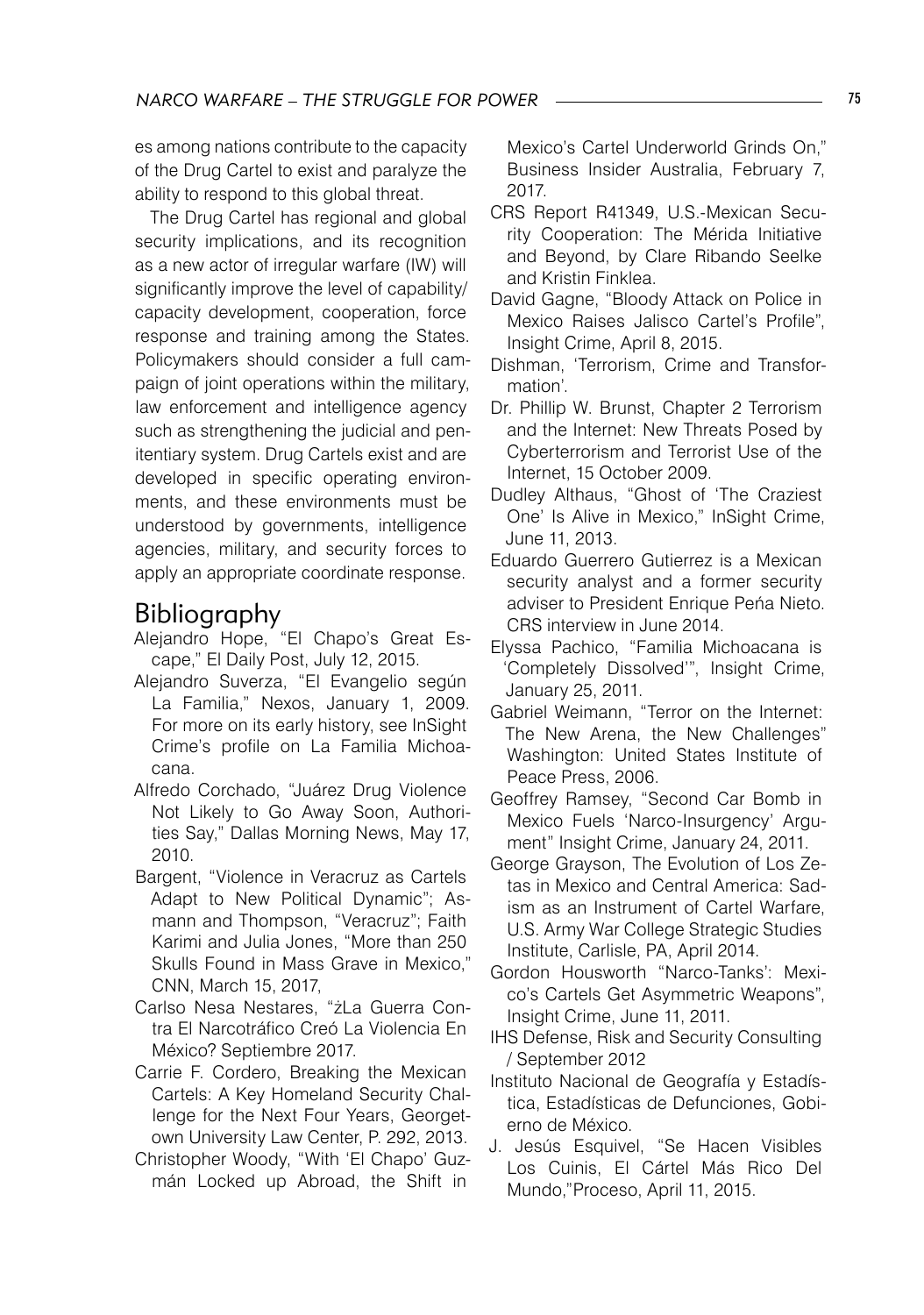- James Bargent, "Violence in Veracruz as Cartels Adapt to New Political Dynamic," March 16, 2017
- John Bailey, "Drug Trafficking Organizations and Democratic Governance," in The Politics of Crime in Mexico: Democratic Governance in a Security Trap (Boulder: FirstForum Press, 2014)
- John P. Sullivan and Adum Elkus. "State of Siege: Mexico's Criminal Insurgency". The Small Wars Journal. 19 August 2008.
- Joint Publication 3-26 "Counterterrorism" 24 October 2014.
- Julie Watson, "Mexico Election Solidifies Democracy," AP Online, accessed March 30, 2016, Newspaper Source Plus, EBSCOhost.
- June S. Beittel "Mexico: Organized Crime and Drug Trafficking Organizations" Congressional Research Service7-5700, www.crs.gov, R41576
- La Jornada México, D.F. "CNDH: graves abusos de militares en Michoacán."
- LCDR Michael A. Teixeira, "Examining the Rise in Mexican Drug Cartel Related violence" US Army Command and General Staff College ATTN: ATZL-SWD-GDFort Leavenworth, KS 66027-2301.
- Marguerite Cawley, "Murder Spike in Guerrero, Mexico Points to Criminal Power Struggle," InSight Crime, May 30, 2014.
- Mark Stevenson and E. Eduardo Castillo, "Mexico Cartel Leader Thrived by Playing Dead," Associated Press, March 10, 2014.
- Miriam Wells, "Jalisco Cartel Announces "Cleansing" of Mexican State," InSight Crime, September 20, 2013.
- Natalie Jennings, "'El Chapo,' by the Numbers," Washington Post, February 26, 2014.
- Nick Miroff and Joshua Partlow, "In Mexico, Militias Taste Power," Washington Post, May 12, 2014.
- Olga R. Rodriguez, "Mexican Marines Kill Templar Cartel's Leader," Associated Press, April 1, 2014.
- Patrick Corcoran, "US Warns of CJNG Expansion from Mexico," Insight Crime, February 21, 2017.
- Quinto Informe de Lanores en: Secretaría de Seguridad Pública Federal. Consultado el 01-09-2011.
- Shannon O'Neil, "The Real War in Mexico," Foreign Affairs 88, no. 4 (July 2009): 65, accessed December 8, 2015, Business Source Complete, EBSCOhost.
- Shelley, 'Identifying, Counting and Categorizing Transnational Organised Crime'.
- Steven Dudley, "Police Use Brute Force to Break Crime's Hold on Juárez," InSight Crime, February 13, 2013. Some Mexican newspapers such as El Diario reported more than 300 homicides a month in 2010 when the violence peaked.
- Stratfor, "Mexican Drug Wars: Bloodiest Year to Date," December 20, 2010.
- Tamara Makarenko, "The Crime–Terror Continuum: Tracing the Interplay between Transnational Organised Crime and Terrorism" Global Crime Vol. 6, No. 1, February 2004.
- Tristan Reed "Mexico's Drug War: A New Way to Think About Mexican Organized Crime", Stratfor, Jan 15, 2015.
- U.S. Department of Justice, Drug Enforcement Administration (DEA), 2016 National Drug Threat Assessment, DEA-DCT-DIR-001-17, November 2016.
- U.S. Department of Treasury, "Treasury Sanctions Individuals Supporting Powerful Mexico-Based Drug Cartels," press release, October 27, 2016.
- Will Grant, "Heriberto Lazcano: The Fall of a Mexican Drug Lord," BBC News, October 13, 2012.
- William Finnegan, "Silver or Lead," New Yorker, May 31, 2010.
- "Mexico Security Memo: A New Juárez Cartel," Stratfor, February 1, 2012. The New Juárez Cartel was seen by many analysts as a re-branding effort by the original Juárez DTO and its allies and not an actual new organization. The New Juárez Cartel soon dropped the "New" adjective.